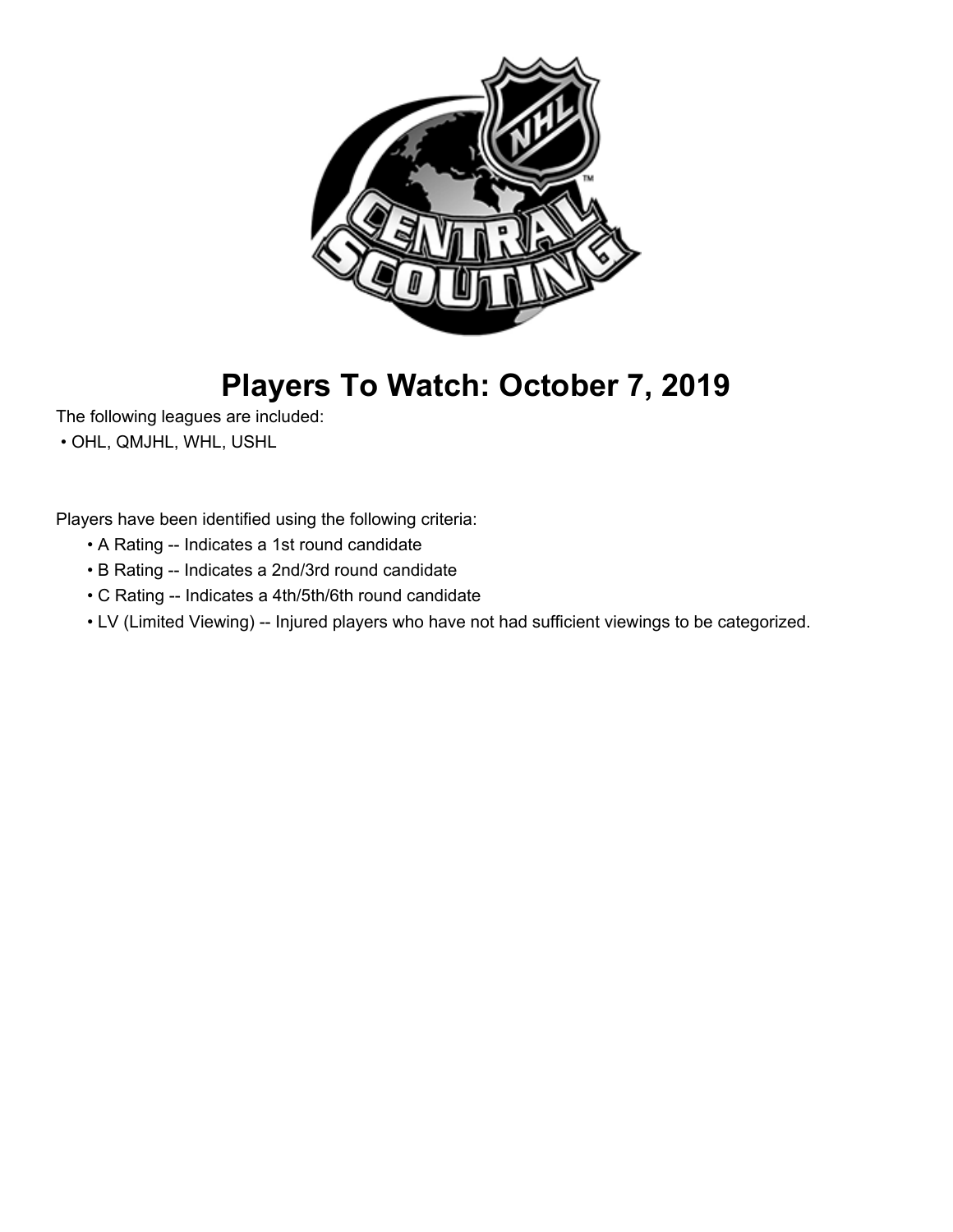

### **ONTARIO HOCKEY LEAGUE**

| <b>A Skaters</b>       |                |             |            |           |           |   |  |
|------------------------|----------------|-------------|------------|-----------|-----------|---|--|
| BYFIELD, QUINTON       | <b>SUDBURY</b> | 19-Aug-2002 | 6' 4.0"    | 215 lbs   | C         | L |  |
| <b>CUYLLE, WILLIAM</b> | <b>WINDSOR</b> | 05-Feb-2002 | 6' 2.5"    | 204 lbs   | LW        | L |  |
| DRYSDALE, JAMIE        | <b>ERIE</b>    | 08-Apr-2002 | $5'$ 11.0" | 175 lbs   | D         | R |  |
| FOUDY, JEAN-LUC        | <b>WINDSOR</b> | 13-May-2002 | $5'$ 11.5" | 174 lbs   | С         | R |  |
| PERFETTI, COLE         | <b>SAGINAW</b> | 01-Jan-2002 | 5' 10.25"  | 177 lbs   | C         | L |  |
| PERREAULT, JACOB       | <b>SARNIA</b>  | 15-Apr-2002 | $5'$ 11.0" | 200 lbs   | <b>RW</b> | R |  |
| ROSSI, MARCO           | <b>OTTAWA</b>  | 23-Sep-2001 | 5' 8.75"   | $183$ lbs | C         | L |  |
| STRANGES, ANTONIO      | LONDON         | 05-Feb-2002 | $5'$ 10.5" | 172 lbs   | <b>LW</b> | L |  |

| <b>B</b> Skaters      |                  |             |           |           |           |    |  |
|-----------------------|------------------|-------------|-----------|-----------|-----------|----|--|
| COE. BRANDON          | NORTH BAY        | 01-Dec-2001 | 6' 4.25'' | 190 lbs   | <b>RW</b> | R. |  |
| O'ROURKE, RYAN        | SAULT STE, MARIE | 16-May-2002 | 6'0.0"    | $173$ lbs | D         | -  |  |
| PYTLIK, JAROMIR       | SAULT STE, MARIE | 25-Sep-2001 | 6' 2.25"  | 201 lbs   | ⌒<br>U    | R  |  |
| QUINN, JACK           | <b>OTTAWA</b>    | 19-Sep-2001 | 6'0.0"    | $179$ lbs | <b>RW</b> | R. |  |
| SUNI. OLIVER          | <b>OSHAWA</b>    | 13-Feb-2002 | 6'1.0"    | 188 lbs   | <b>RW</b> | R. |  |
| <b>THOMPSON, JACK</b> | <b>SUDBURY</b>   | 19-Mar-2002 | 6'0.0"    | 180 lbs   | D         | R. |  |

| <b>C Skaters</b>       |                         |             |           |           |         |              |    |  |
|------------------------|-------------------------|-------------|-----------|-----------|---------|--------------|----|--|
| BAKANOV, ANDREI        | <b>GUELPH</b>           | 28-May-2002 | 6' 2.25"  | 219 lbs   | $\star$ | LW           | L  |  |
| <b>BUTLER, CAMERON</b> | <b>PETERBOROUGH</b>     | 09-Jun-2002 | 6' 4.0"   | 202 lbs   | $\star$ | <b>RW</b>    | R. |  |
| CARDWELL, ETHAN        | <b>SAGINAW</b>          | 30-Aug-2002 | 5' 10.75" | 180 lbs   | $\star$ | <b>RW</b>    | R. |  |
| CHIBRIKOV, IGOR        | <b>OWEN SOUND</b>       | 30-Nov-2001 | 6'7.0"    | 186 lbs   |         | D            | L  |  |
| DICKINSON, TANNER      | SAULT STE. MARIE        | 05-Mar-2002 | 5' 11.25" | 150 lbs   | $\star$ | $\mathsf{C}$ | L  |  |
| EVANGELISTA, LUKE      | <b>LONDON</b>           | 21-Feb-2002 | 5' 11.25" | $172$ lbs | $\star$ | <b>RW</b>    | R. |  |
| FOERSTER, TYSON        | <b>BARRIE</b>           | 18-Jan-2002 | 6' 1.25"  | 194 lbs   | $\star$ | <b>RW</b>    | R. |  |
| FOWLER, HAYDEN         | <b>ERIE</b>             | 24-Sep-2001 | 5' 10.25" | 185 lbs   | $\star$ | C            | L  |  |
| HOFFMANN, BRENDAN      | <b>ERIE</b>             | 09-Oct-2001 | 6' 2.75"  | 211 lbs   |         | C            | R. |  |
| <b>KEANE, GERARD</b>   | <b>LONDON</b>           | 30-Jan-2002 | 5' 10.75" | 168 lbs   | $\star$ | D            | R. |  |
| <b>KERINS, RORY</b>    | SAULT STE. MARIE        | 12-Apr-2002 | 5' 10.0"  | 175 lbs   | $\star$ | C            | L  |  |
| MACKAY, COLE           | <b>SAULT STE, MARIE</b> | 13-Jun-2001 | 5' 8.75"  | 188 lbs   |         | <b>RW</b>    | R. |  |
| MCDONALD, KYLE         | <b>WINDSOR</b>          | 05-Feb-2002 | 6'3.5"    | 207 lbs   | $\star$ | <b>RW</b>    | R. |  |
| MOORE. LLEYTON         | <b>OSHAWA</b>           | 27-Feb-2002 | 5'7.5"    | 168 lbs   |         | D            | L  |  |
| <b>MORRISON, LOGAN</b> | <b>HAMILTON</b>         | 09-Jul-2002 | 5' 10.5"  | 165 lbs   |         | $\mathsf{C}$ | R. |  |
| MURRAY, JAKE           | <b>KINGSTON</b>         | 11-Apr-2002 | 6' 2.75"  | 201 lbs   | $\star$ | D            | Г  |  |
| OTTAVAINEN, VILLE      | <b>KITCHENER</b>        | 12-Aug-2002 | 6'3.75"   | 200 lbs   | $\star$ | D            | R  |  |
| PHILLIPS, ISAAK        | <b>SUDBURY</b>          | 28-Sep-2001 | 6' 2.5"   | 193 lbs   | $\star$ | D            | L  |  |
| RAFKIN, RUBEN          | <b>WINDSOR</b>          | 08-Jan-2002 | 5' 11.25" | 190 lbs   |         | D            | R. |  |
| ROBINSON, DYLAN        | <b>WINDSOR</b>          | 03-May-2002 | 6'3.5"    | 190 lbs   | $\star$ | D            | Г  |  |
| SEBRANGO, DONOVAN      | <b>KITCHENER</b>        | 12-Jan-2002 | 6' 1.0"   | 184 lbs   | $\star$ | D            | L  |  |
| STEKLOV, KIRILL        | <b>LONDON</b>           | 03-Mar-2002 | 6' 5.0"   | 190 lbs   |         | D            | Г  |  |
| TULLIO, TYLER          | <b>OSHAWA</b>           | 05-Apr-2002 | 5' 10.0"  | 165 lbs   | $\star$ | <b>RW</b>    | R. |  |
| <b>VIERLING, EVAN</b>  | <b>FLINT</b>            | 20-Jun-2002 | 6' 0.25"  | 167 lbs   |         | C            | L  |  |
| WINSLOW, AVERY         | <b>LONDON</b>           | 24-Aug-2002 | 5' 11.25" | 181 lbs   | $\star$ | D            | L  |  |
|                        |                         |             |           |           |         |              |    |  |
| <b>B</b> Goaltenders   |                         |             |           |           |         |              |    |  |
| CAMPBELL, AIDAN        | <b>ERIE</b>             | 22-Aug-2002 | 6' 4.75"  | $192$ lbs | $\star$ | G            | L  |  |

| <b>C</b> Goaltenders      |            |                  |                                |         |  |   |   |  |
|---------------------------|------------|------------------|--------------------------------|---------|--|---|---|--|
| TY. WILL<br><b>CRANLE</b> | <b>AWA</b> | 26-Feb-2002<br>. | 6'3.5"<br>$\sim$ $\sim$ $\sim$ | 183 lbs |  | ∼ | - |  |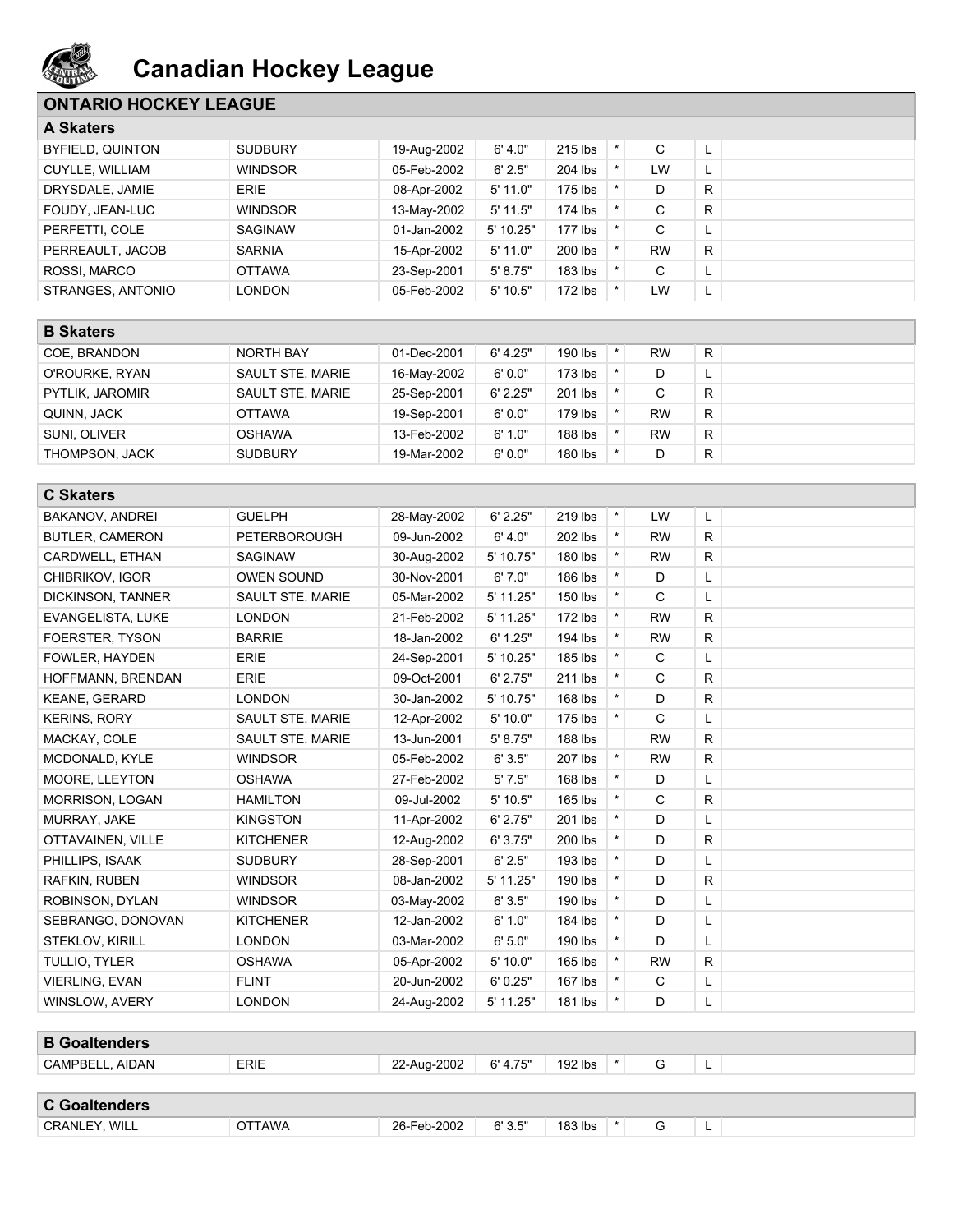

### **QUEBEC MAJOR JUNIOR HOCKEY LEAGUE**

| <b>A Skaters</b>      |                   |             |            |         |    |           |  |
|-----------------------|-------------------|-------------|------------|---------|----|-----------|--|
| <b>BARRON, JUSTIN</b> | <b>HALIFAX</b>    | 15-Nov-2001 | 6' 1.5"    | 195 lbs |    | R         |  |
| LAFRENIERE, ALEXIS    | <b>RIMOUSKI</b>   | 11-Oct-2001 | 6' 1.0"    | 196 lbs | LW | <u>ы.</u> |  |
| LAPIERRE, HENDRIX     | <b>CHICOUTIMI</b> | 09-Feb-2002 | $5'$ 11.5" | 179 lbs |    | <b>.</b>  |  |
| POIRIER, JEREMIE      | SAINT JOHN        | 02-Jun-2002 | 6'0.25"    | 199 lbs |    | <b>.</b>  |  |

| <b>B</b> Skaters       |                      |             |            |           |           |    |  |
|------------------------|----------------------|-------------|------------|-----------|-----------|----|--|
| <b>BOURQUE, MAVRIK</b> | SHAWINIGAN           | 08-Jan-2002 | 5'10.0"    | 168 lbs   | С         | R  |  |
| <b>CORMIER, LUKAS</b>  | <b>CHARLOTTETOWN</b> | 27-Mar-2002 | $5'$ 9.25" | $167$ lbs |           | -  |  |
| MERCER, DAWSON         | <b>DRUMMONDVILLE</b> | 27-Oct-2001 | 6'0.0"     | $181$ lbs |           | R. |  |
| PEETERS, SENNA         | <b>HALIFAX</b>       | 14-Jun-2002 | 6'0.5"     | 178 lbs   | <b>RW</b> | R. |  |
| PONOMAREV, VASILIY     | SHAWINIGAN           | 13-Mar-2002 | $5'$ 9.75" | 178 lbs   | С         |    |  |
| ROCHETTE, THEO         | CHICOUTIMI           | 20-Feb-2002 | 5'10.0"    | $161$ lbs |           |    |  |

| <b>C Skaters</b>           |                                         |             |             |           |         |           |    |  |
|----------------------------|-----------------------------------------|-------------|-------------|-----------|---------|-----------|----|--|
| <b>CREVIER, LOUIS</b>      | <b>CHICOUTIMI</b>                       | 04-May-2001 | 6'7.5"      | 209 lbs   | $\star$ | D         | R. |  |
| DESNOYERS, ELLIOT          | <b>MONCTON</b>                          | 21-Jan-2002 | $5'$ 10.5"  | $183$ lbs |         | C         | L. |  |
| DESROCHES, CHARLIE         | <b>SAINT JOHN</b>                       | 24-Apr-2002 | 5'10.0"     | 170 lbs   | $\star$ | D         | R. |  |
| FRANCIS, RYAN              | <b>CAPE BRETON</b>                      | 02-Dec-2001 | 5' 8.75"    | 174 lbs   |         | <b>RW</b> | R. |  |
| <b>GUAY, PATRICK</b>       | <b>SHERBROOKE</b>                       | 29-Apr-2002 | 5' 8.75"    | $169$ lbs | $\star$ | C         | L. |  |
| IVAN, IVAN                 | <b>CAPE BRETON</b>                      | 20-Aug-2002 | $5'$ 10.25" | 175 lbs   | $\star$ | С         | L  |  |
| LAWRENCE, JOSHUA           | SAINT JOHN                              | 28-Jan-2002 | 5' 8.0"     | $173$ lbs |         | <b>RW</b> | R. |  |
| NICKL, THIMO               | <b>DRUMMONDVILLE</b>                    | 04-Dec-2001 | 6'2.0"      | 176 lbs   | $\star$ | D         | R. |  |
| PEPIN, MARC-ANTOINE        | SHAWINIGAN                              | 07-Mar-2001 | 6' 2.5"     | 176 lbs   |         | D         | L. |  |
| PINARD, SIMON              | <b>BLAINVILLE-</b><br><b>BOISBRIAND</b> | 26-May-2001 | 5'10.0"     | $172$ lbs |         | C         | L. |  |
| RASKA, ADAM                | <b>RIMOUSKI</b>                         | 25-Sep-2001 | $5'$ 10.25" | 178 lbs   | $\star$ | <b>RW</b> | R. |  |
| SAVOIE, NICOLAS            | <b>QUEBEC</b>                           | 30-May-2002 | $5'$ 11.5"  | $182$ lbs |         | D         | L. |  |
| STAIRS, DAWSON             | SAINT JOHN                              | 25-Jan-2002 | $5'$ 10.75" | $187$ lbs |         | <b>LW</b> | L. |  |
| <b>VILLENEUVE, WILLIAM</b> | <b>SAINT JOHN</b>                       | 20-Mar-2002 | 6' 1.0"     | $175$ lbs | $\star$ | D         | R. |  |

| <b>C Goaltenders</b> |                   |             |         |         |  |          |  |
|----------------------|-------------------|-------------|---------|---------|--|----------|--|
| HLAVAJ. SAMUEL       | <b>SHERBROOKE</b> | 29-May-2001 | 6'3.5"  | 216 lbs |  | <b>.</b> |  |
| POIRIER, REMI        | <b>GATINEAU</b>   | 06-Oct-2001 | 6' 2.0" | 217 lbs |  | <b>.</b> |  |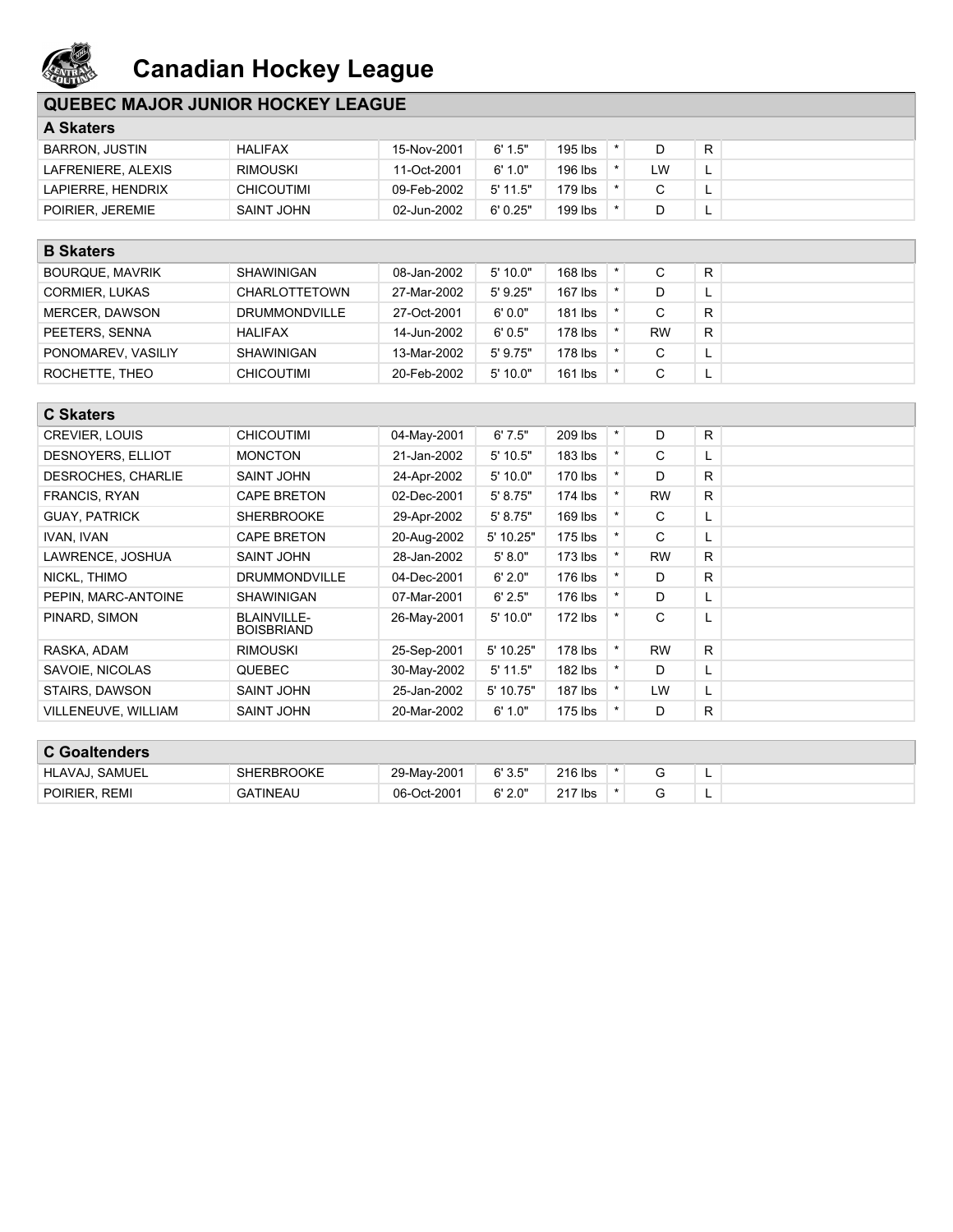

### **WESTERN HOCKEY LEAGUE**

| <b>A Skaters</b>  |                  |             |           |         |    |    |  |
|-------------------|------------------|-------------|-----------|---------|----|----|--|
| GUHLE, KAIDEN     | PRINCE ALBERT    | 18-Jan-2002 | 6' 2.25"  | 188 lbs |    |    |  |
| HUNT, DAEMON      | MOOSE JAW        | 15-Mav-2002 | 6'0.0"    | 198 lbs |    |    |  |
| SCHNEIDER, BRADEN | <b>BRANDON</b>   | 20-Sep-2001 | 6' 2.25"  | 202 lbs |    | R  |  |
| SOURDIF, JUSTIN   | <b>VANCOUVER</b> | 24-Mar-2002 | 5' 10.75" | 173 lbs | RW | R. |  |

| <b>B</b> Skaters    |                      |             |            |           |          |           |    |  |
|---------------------|----------------------|-------------|------------|-----------|----------|-----------|----|--|
| FINLEY, JACK        | <b>SPOKANE</b>       | 02-Sep-2002 | 6' 5.75"   | 213 lbs   | $\star$  | C         | R  |  |
| <b>GREIG, RIDLY</b> | <b>BRANDON</b>       | 08-Aug-2002 | 5' 11.25"  | $164$ lbs | $\star$  | C         | L. |  |
| HANAS, CROSS        | <b>PORTLAND</b>      | 05-Jan-2002 | 6'0.5"     | $167$ lbs | $\star$  | LW        | L. |  |
| <b>JARVIS, SETH</b> | <b>PORTLAND</b>      | 01-Feb-2002 | 5'9.5"     | 179 lbs   |          | С         | R  |  |
| KNAK, SIMON         | <b>PORTLAND</b>      | 27-Jan-2002 | 6' 0.75"   | 185 lbs   | $\star$  | <b>RW</b> | L  |  |
| KUBICEK, SIMON      | <b>SEATTLE</b>       | 19-Dec-2001 | 6' 1.75"   | 205 lbs   | $^\star$ | D         | R  |  |
| MCCLENNON, CONNOR   | <b>WINNIPEG</b>      | 25-Jun-2002 | 5'7.75"    | $163$ lbs | $\star$  | <b>RW</b> | R  |  |
| NEIGHBOURS, JAKE    | <b>EDMONTON</b>      | 29-Mar-2002 | $5'$ 11.5" | $197$ lbs | $\star$  | <b>LW</b> | L. |  |
| PROKOP, LUKE        | <b>CALGARY</b>       | 06-May-2002 | 6' 4.25"   | 219 lbs   | $\star$  | D         | R  |  |
| PUUTIO, KASPER      | <b>SWIFT CURRENT</b> | 03-Jun-2002 | $5'$ 11.0" | 184 lbs   | $\star$  | D         | R  |  |
| SEDOFF, CHRISTOFFER | <b>RED DEER</b>      | 20-Feb-2002 | 6' 1.5"    | 193 lbs   |          | D         | L. |  |
| WIESBLATT, OZZY     | <b>PRINCE ALBERT</b> | 09-Mar-2002 | 5' 9.75"   | 183 lbs   | $\star$  | <b>RW</b> | R. |  |
| ZARY, CONNOR        | <b>KAMLOOPS</b>      | 25-Sep-2001 | 6'0.25"    | 177 lbs   | $\star$  | С         | ч. |  |

| <b>C Skaters</b>         |                      |             |            |           |          |           |              |  |
|--------------------------|----------------------|-------------|------------|-----------|----------|-----------|--------------|--|
| <b>BAUER, TYREL</b>      | <b>SEATTLE</b>       | 23-Mar-2002 | 6'3.0"     | 206 lbs   | $\star$  | D         | R            |  |
| BOYKO, NOAH              | <b>LETHBRIDGE</b>    | 29-Aug-2002 | 6'0.0"     | $173$ lbs | $\star$  | <b>RW</b> | $\mathsf{R}$ |  |
| BRONDBERG, JONAS         | <b>PORTLAND</b>      | 25-Jan-2001 | 6'3.75"    | 189 lbs   | $\star$  | D         | L            |  |
| <b>BROOK, JAKOB</b>      | <b>PRINCE ALBERT</b> | 15-Mar-2002 | 6' 2.0"    | 183 lbs   |          | <b>RW</b> | $\mathsf{R}$ |  |
| CIKHART, JAN             | <b>TRI-CITY</b>      | 19-Jan-2002 | 6' 2.75"   | 179 lbs   | $^\star$ | C         | L            |  |
| DE LA GORGENDIERE, AIDEN | <b>SASKATOON</b>     | 22-Feb-2002 | 5' 11.75"  | 183 lbs   |          | D.        | L            |  |
| FERGUSON, IAN            | <b>TRI-CITY</b>      | 08-Mar-2002 | $5'$ 11.0" | 178 lbs   |          | D         | L            |  |
| FROMM-DELORME, ROBERT    | <b>PORTLAND</b>      | 02-Mar-2002 | 6' 1.0"    | 182 lbs   |          | <b>RW</b> | R            |  |
| <b>GUT. MICHAL</b>       | <b>EVERETT</b>       | 16-Aug-2002 | 5' 11.75"  | 187 lbs   |          | C         | L            |  |
| HOMOLA, DAVID            | MOOSE JAW            | 04-Oct-2001 | 5' 9.75"   | 163 lbs   |          | D.        | L            |  |
| KOSIOR. LANDON           | PRINCE ALBERT        | 15-Aug-2002 | 5' 11.0"   | 190 lbs   |          | D         | R.           |  |
| <b>KUCERIK, RADEK</b>    | <b>SASKATOON</b>     | 21-Dec-2001 | 6' 1.25"   | 211 lbs   |          | D         | L            |  |
| MCCARTNEY, BEN           | <b>BRANDON</b>       | 13-Jul-2001 | 5' 11.75"  | 182 lbs   |          | LW        | L            |  |
| NOVAK, PAVEL             | <b>KELOWNA</b>       | 16-Apr-2002 | 5'9.0"     | 170 lbs   |          | <b>RW</b> | R.           |  |
| PALIVKO, DANILA          | <b>LETHBRIDGE</b>    | 30-Nov-2001 | 6' 5.0"    | 199 lbs   |          | D         | L            |  |
| PILLAR, JOSH             | <b>KAMLOOPS</b>      | 14-Feb-2002 | 5' 11.25"  | 171 lbs   |          | C         | R.           |  |
| RHINEHART, RHETT         | <b>PRINCE GEORGE</b> | 27-Nov-2001 | 6'3.0"     | 203 lbs   |          | D         | $\mathsf{R}$ |  |
| SEELEY, RONAN            | <b>EVERETT</b>       | 02-Aug-2002 | 5' 11.75"  | 176 lbs   |          | D         | L            |  |
| SEPPALA, JESSE           | <b>EDMONTON</b>      | 07-Jan-2002 | 5' 6.75"   | 147 lbs   | $\star$  | C         | L            |  |
| SHEPARD, COLE            | <b>VANCOUVER</b>     | 01-Feb-2002 | 5' 10.5"   | 157 lbs   | $\star$  | LW        | L            |  |
| SOUCH. CARTER            | <b>EDMONTON</b>      | 28-Oct-2001 | 5'9.0"     | 166 lbs   |          | LW        | L            |  |
| SVEJKOVSKY, LUKAS        | <b>VANCOUVER</b>     | 28-Nov-2001 | 5' 10.25"  | 165 lbs   |          | C         | R.           |  |
|                          |                      |             |            |           |          |           |              |  |
| <b>B</b> Goaltenders     |                      |             |            |           |          |           |              |  |

| _____________            |                                                          |                                              |                                      |              |  |   |  |
|--------------------------|----------------------------------------------------------|----------------------------------------------|--------------------------------------|--------------|--|---|--|
| <b>JACK</b><br>MCI<br>'N | $\mathsf{\_GAR}^\vee$<br>ີ^`<br>$\overline{\phantom{a}}$ | t-2001.<br>30-<br>$\lambda$<br>$\mathcal{L}$ | $\sim$<br>$\sim$<br><b>.U</b><br>. . | Inc<br>בטו ש |  | - |  |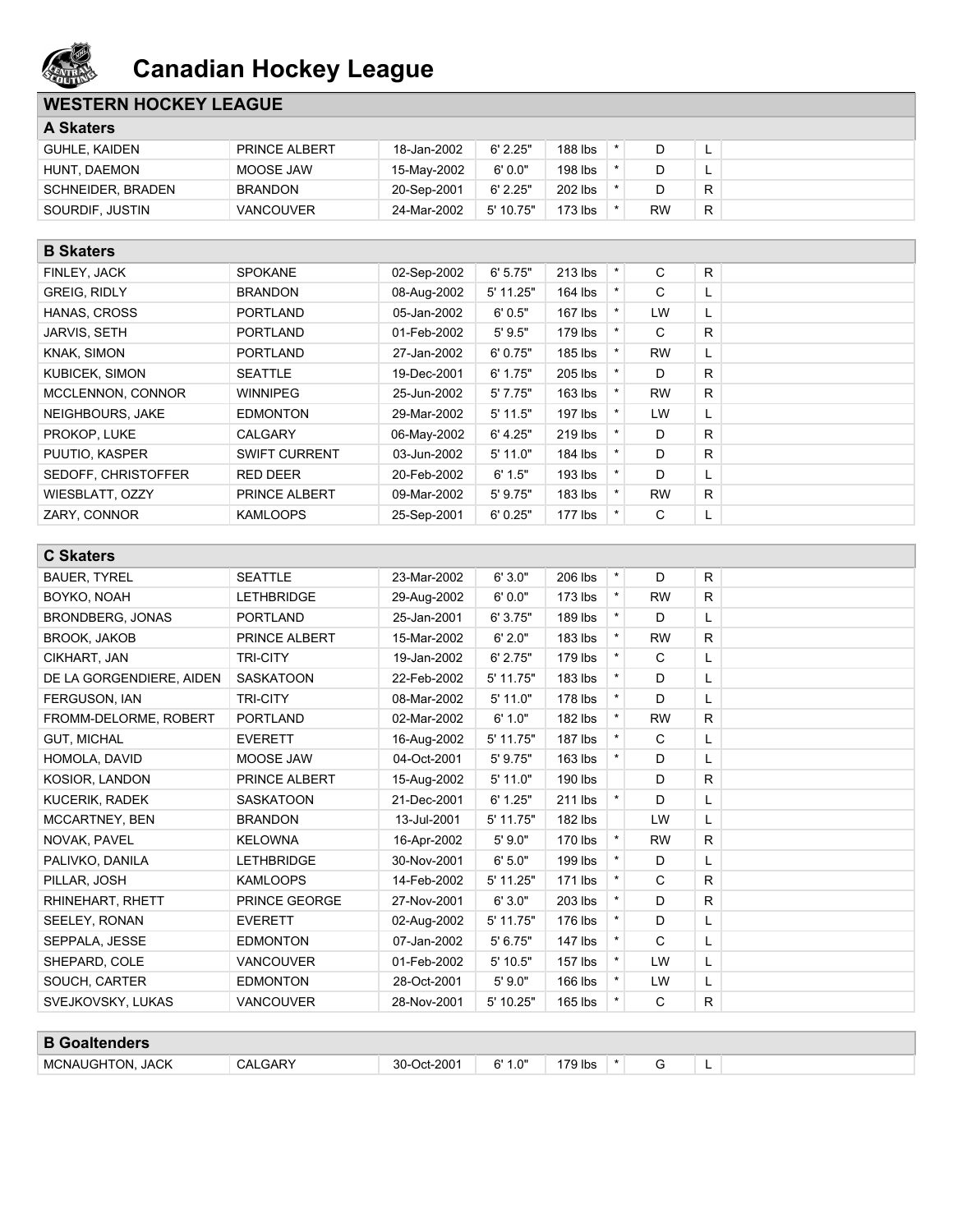

### **WESTERN HOCKEY LEAGUE**

| <b>C</b> Goaltenders    |                     |             |          |         |  |          |
|-------------------------|---------------------|-------------|----------|---------|--|----------|
| <b>BJORKLUND, GARIN</b> | <b>MEDICINE HAT</b> | 28-May-2002 | 6' 1.5"  | 173 lbs |  |          |
| GARAND. DYLAN           | KAMLOOPS            | 07-Jun-2002 | 6'0.25"  | 173 lbs |  |          |
| GOULD, BROCK            | <b>VICTORIA</b>     | 11-Dec-2001 | 6' 4.75" | 201 lbs |  |          |
| THOMSON, BRYAN          | LETHBRIDGE          | 09-Apr-2002 | 6'3.5"   | 179 lbs |  | <u>.</u> |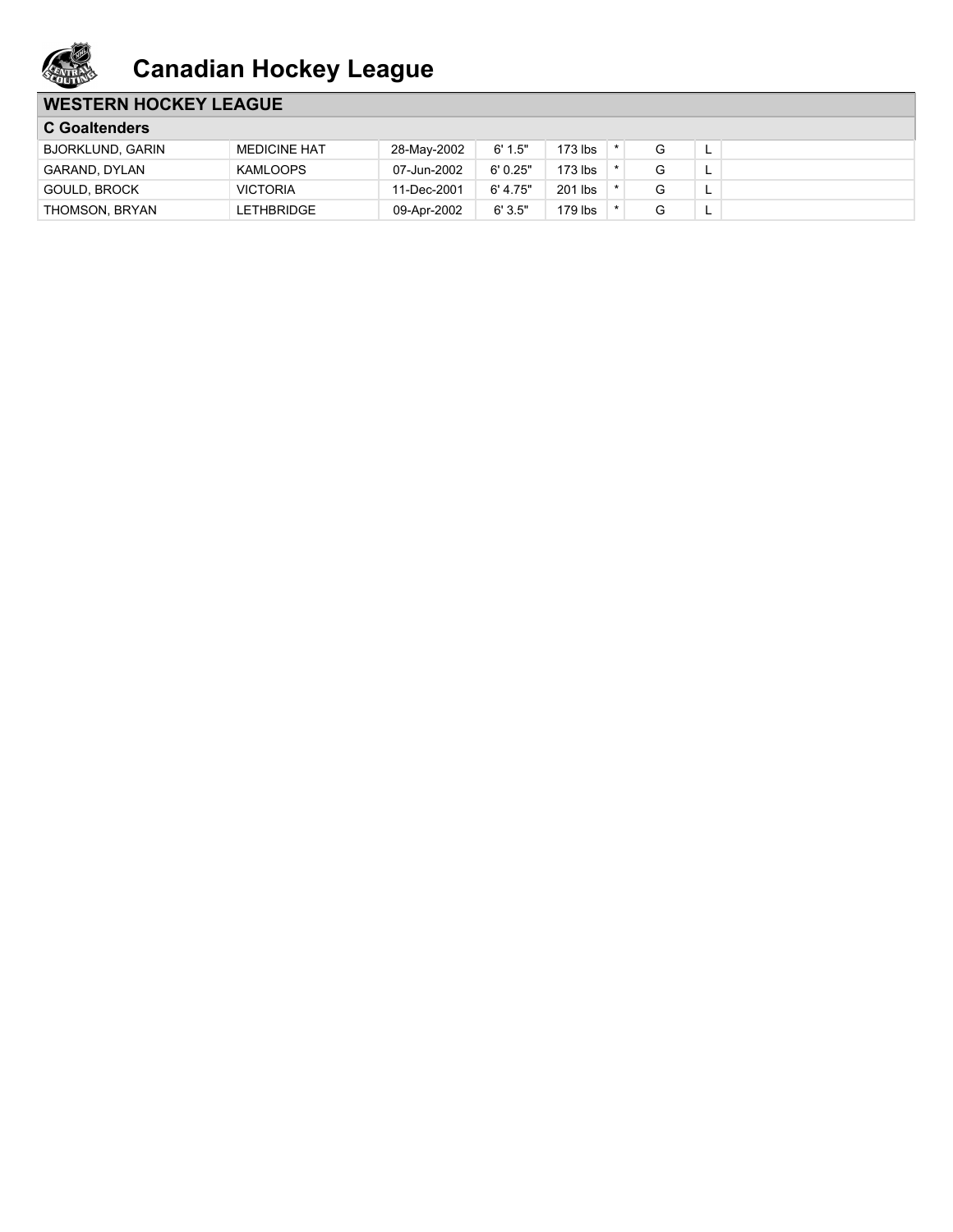

## **United States Hockey League**

### **UNITED STATES HOCKEY LEAGUE**

| <b>B Skaters</b>           |                     |             |            |           |            |             |   |                                        |
|----------------------------|---------------------|-------------|------------|-----------|------------|-------------|---|----------------------------------------|
| COLANGELO, SAM             | <b>CHICAGO</b>      | 26-Dec-2001 | 6' 2.0"    | 205 lbs   | $\star$    | <b>RW</b>   | R | NORTHEASTERN (2020)                    |
| <b>GUSHCHIN, DANIL</b>     | <b>MUSKEGON</b>     | 06-Feb-2002 | 5' 8.25"   | $165$ lbs | $\star$    | LW          | L |                                        |
| MILLER, MITCH              | <b>TRI-CITY</b>     | 20-Dec-2001 | 5' 10.0"   | 181 lbs   | $\star$    | D           | R | NORTH DAKOTA (2020)                    |
| REID, LUKE                 | <b>CHICAGO</b>      | 26-Sep-2001 | 5' 11.75"  | 190 lbs   | $\star$    | D           | R | NORTH DAKOTA (2020)                    |
| ROLSTON, RYDER             | <b>WATERLOO</b>     | 31-Oct-2001 | 6' 0.75"   | 175 lbs   | $\star$    | <b>RW</b>   | R | NOTRE DAME (2020)                      |
| URDAHL, ZACHARY            | <b>LINCOLN</b>      | 13-Oct-2001 | 6'0.25"    | 175 lbs   | $\star$    | LW          | L | WISCONSIN (2020)                       |
|                            |                     |             |            |           |            |             |   |                                        |
| <b>C Skaters</b>           |                     |             |            |           |            |             |   |                                        |
| AMBROSIO, COLBY            | <b>TRI-CITY</b>     | 07-Aug-2002 | 5' 8.5"    | 170 lbs   | $\star$    | С           | R | BOSTON COLLEGE (2020)                  |
| AUCOIN, KYLE               | <b>TRI-CITY</b>     | 02-Jul-2002 | 5' 10.5"   | 164 lbs   | $\star$    | D           | L | HARVARD (2020)                         |
| <b>BANTLE, CARSON</b>      | <b>MADISON</b>      | 22-Jan-2002 | 6' 4.5"    | 195 lbs   | $\star$    | LW          | L | MICHIGAN TECH (2020)                   |
| BAUER, JACOB               | <b>LINCOLN</b>      | 25-Feb-2002 | 6' 2.0"    | 180 lbs   | $\star$    | D           | R | WESTERN MICHIGAN (2020)                |
| <b>BECK, RYAN</b>          | <b>DUBUQUE</b>      | 25-Aug-2002 | 5'9.25"    | 189 lbs   | $\star$    | C           | L | <b>DENVER (2022)</b>                   |
| <b>BERG, CAMERON</b>       | <b>OMAHA</b>        | 29-Jan-2002 | 5' 11.25"  | 181 lbs   | $\star$    | C           | L | NEBRASKA-OMAHA (2020)                  |
| BOLTMANN, JAKE             | <b>LINCOLN</b>      | 19-Oct-2001 | 6' 0.75"   | 188 lbs   | $\star$    | D           | R | MINNESOTA (2020)                       |
| <b>BRADLEY, CHASE</b>      | <b>OMAHA</b>        | 09-Jan-2002 | $5'$ 11.5" | 176 lbs   |            | LW          | L | NORTHEASTERN (2020)                    |
| <b>BRISSON, BRENDAN</b>    | <b>CHICAGO</b>      | 22-Oct-2001 | 5' 11.25"  | 177 lbs   | $^{\star}$ | C           | L | MICHIGAN (2020)                        |
| BUSHY, EVAN                | <b>SIOUX FALLS</b>  | 26-Mar-2002 | 6'0.5"     | 184 lbs   | $\star$    | D           | Г | ST. CLOUD STATE (2021)                 |
| CAPONE, NICK               | <b>TRI-CITY</b>     | 17-Dec-2001 | 6' 2.0"    | 210 lbs   | $\star$    | <b>RW</b>   | R | <b>UCONN (2020)</b>                    |
| CHOUPANI, MATT             | <b>DES MOINES</b>   | 02-Jan-2002 | 5' 9.25"   | 177 lbs   | $\star$    | C           | R | NORTHEASTERN (2020)                    |
| DOAN, JOSH                 | <b>CHICAGO</b>      | 01-Feb-2002 | 5' 11.5"   | 161 lbs   | $\star$    | <b>RW</b>   | R | ARIZONA STATE (2021)                   |
| ELLIS, NOAH                | <b>DES MOINES</b>   | 01-Feb-2002 | 6' 1.25"   | 187 lbs   | $\star$    | D           | R | <b>UMASS (2021)</b>                    |
| ESTAPA, MARK               | <b>TRI-CITY</b>     | 13-Jan-2002 | 6' 1.0"    | 181 lbs   | $\star$    | LW          | L | WESTERN MICHIGAN (2021)                |
| <b>FARRELL, SEAN</b>       | <b>CHICAGO</b>      | 02-Nov-2001 | 5' 8.5"    | 175 lbs   | $\star$    | LW          | L | HARVARD (2020)                         |
| <b>GUZZO, PATRICK</b>      | <b>WATERLOO</b>     | 27-Nov-2001 | 6' 2.25"   | 198 lbs   | $\star$    | $\mathbf C$ | L | MICHIGAN (2020)                        |
| HALLIDAY, STEPHEN          | <b>DUBUQUE</b>      | 02-Jul-2002 | 6'3.5"     | 212 lbs   | $\star$    | LW          | L | NORTH DAKOTA (2020)                    |
| JAMES, DOMINIC             | <b>LINCOLN</b>      | 03-Jul-2002 | 5'9.25"    | 148 lbs   | $\star$    | C           | L | MINNESOTA-DULUTH (2021)                |
| JIMENEZ, CHRISTIAN         | SIOUX CITY          | 15-Mar-2002 | 5' 8.75"   | 180 lbs   | $\star$    | D           | L | HARVARD (2020)                         |
| <b>KEHRER, ANTHONY</b>     | SIOUX CITY          | 04-Mar-2002 | 5' 11.0"   | 202 lbs   | $\star$    | D           | R | WISCONSIN (2020)                       |
| KEMPF, HANK                | <b>MUSKEGON</b>     | 15-Apr-2002 | 6'0.5"     | 183 lbs   | $\star$    | D           | L | <b>CORNELL (2021)</b>                  |
| KIRWAN, RYAN               | <b>MADISON</b>      | 27-Feb-2002 | 6' 1.75"   | 210 lbs   | $\star$    | LW          | L | PENN STATE (2020)                      |
| KUNTAR, TREVOR             | YOUNGSTOWN          | 20-Jun-2001 | 6'0.0"     | 202 lbs   | $\star$    | C           | L | HARVARD (2020)                         |
| LAFERRIERE, ALEX           | <b>DES MOINES</b>   | 28-Oct-2001 | 5' 11.25"  | 172 lbs   | $\star$    | <b>RW</b>   | R | HARVARD (2021)                         |
| LEWANDOWSKI, JAKUB         | <b>SIOUX FALLS</b>  | 25-Oct-2001 | 6'3.5"     | 198 lbs   | $\star$    | <b>RW</b>   |   |                                        |
| MAATTA, JOEL               | SIOUX CITY          | 06-Jul-2002 | 6' 1.25"   | 192 lbs   | $\star$    | С           | L |                                        |
| MEEHAN, BEN                | <b>CEDAR RAPIDS</b> | 20-Apr-2001 | 6'0.25"    | 178 lbs   | ×          | D           | L | UMASS LOWELL (2020)                    |
| MICHAELS, OWEN             | <b>LINCOLN</b>      | 01-May-2002 | 6'0.0"     | 176 lbs   | *          | C           | R |                                        |
| MOULTON, DYLAN             | <b>GREEN BAY</b>    | 24-Apr-2001 | 6' 1.0"    | 187 lbs   | $\star$    | D           | L | MIAMI (2020)                           |
| NIEUWENDYK, JACKSON        | SIOUX CITY          | 04-Sep-2002 | 5' 11.75"  | 165 lbs   | $\star$    | С           | Г |                                        |
| PAPP, KRISTOF              | <b>MADISON</b>      | 27-Jun-2001 | 5' 10.5"   | 176 lbs   | *          | C           | L | MICHIGAN STATE (2020)                  |
| PSENICKA, ONDREJ           | <b>WATERLOO</b>     | 07-Jan-2001 | 6' 5.5"    | 201 lbs   | *          | <b>RW</b>   | Г |                                        |
| SCHINGOETHE, WYATT         | <b>WATERLOO</b>     | 03-Aug-2002 | 5' 10.25"  | 198 lbs   | $\star$    | LW          | L | <b>DENVER (2021)</b>                   |
| <b>SCHMIEDLIN, PATRICK</b> | <b>DES MOINES</b>   | 20-Mar-2002 | 5' 11.75"  | 174 lbs   | *          | C           | L |                                        |
| SCHOEN, BEN                | YOUNGSTOWN          | 18-May-2002 | 5' 8.0"    | 144 lbs   | *          | C           | R | PLATTSBURGH STATE<br>UNIVERSITY (2021) |
| SILIANOFF, GRANT           | <b>CEDAR RAPIDS</b> | 04-Jan-2001 | 5' 11.0"   | 165 lbs   | *          | <b>RW</b>   | L | NOTRE DAME (2020)                      |
| STANGE, SAM                | SIOUX CITY          | 20-Apr-2001 | 6' 0.5"    | 200 lbs   | $^{\star}$ | <b>RW</b>   | R | WISCONSIN (2020)                       |
| SZMAGAJ, ETHAN             | <b>WATERLOO</b>     | 18-Sep-2001 | 5'9.5"     | 194 lbs   | *          | D           | R | MICHIGAN (2020)                        |
| WILLIAMS, JACK             | <b>MUSKEGON</b>     | 02-Mar-2002 | 5' 11.0"   | 160 lbs   | *          | <b>RW</b>   | R | NORTHEASTERN (2020)                    |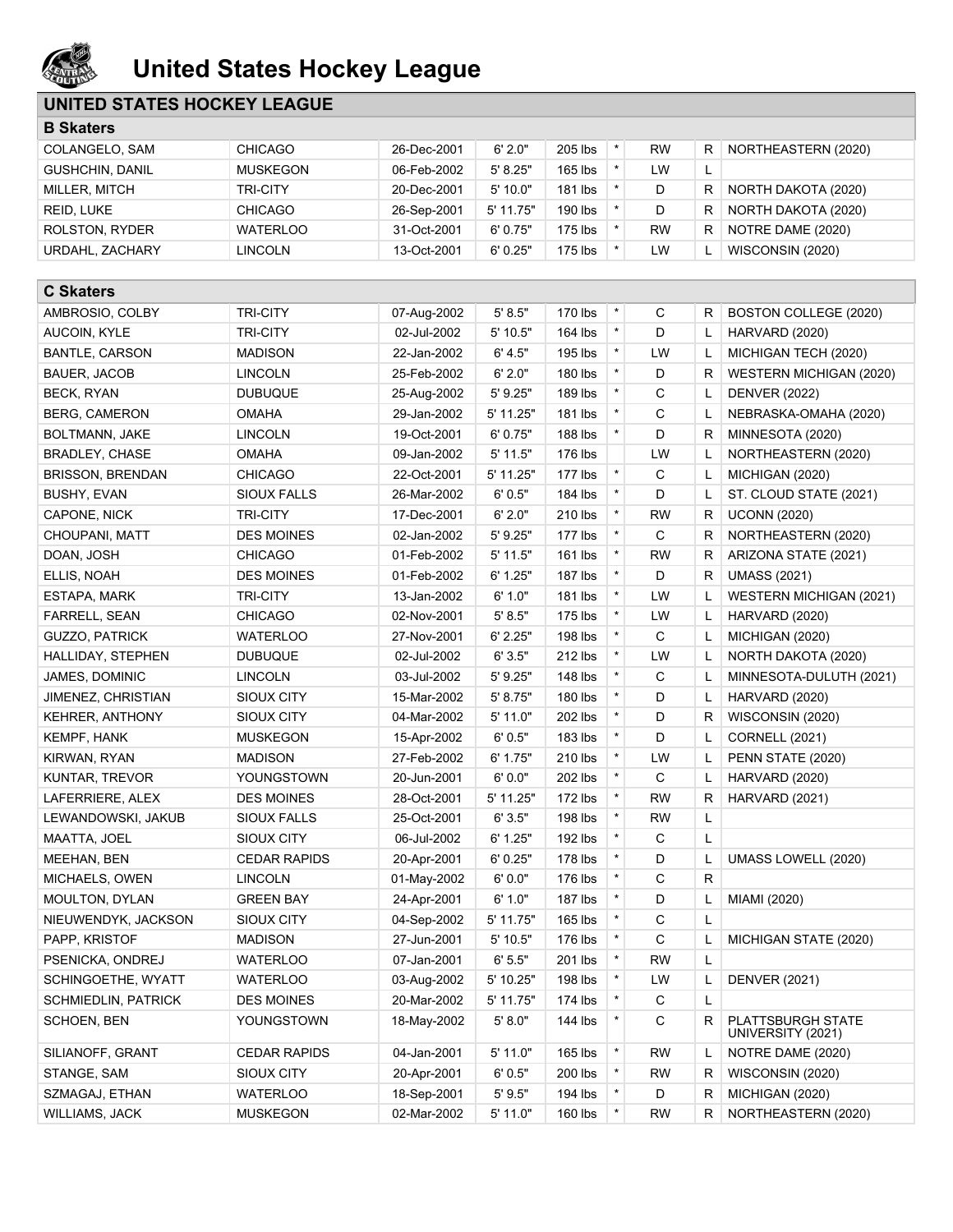

## **United States Hockey League**

| <b>C</b> Goaltenders                     |                 |             |            |           |         |    |   |                          |
|------------------------------------------|-----------------|-------------|------------|-----------|---------|----|---|--------------------------|
| PURCELL, COLIN                           | YOUNGSTOWN      | 26-Mar-2002 | 6' 6.75''  | 189 lbs   | $\star$ | G  | L | <b>UMASS (2021)</b>      |
| RILEY, GRANT                             | <b>MADISON</b>  | 28-Aug-2002 | 6' 4.0"    | 190 lbs   | $\star$ | G  | L |                          |
|                                          |                 |             |            |           |         |    |   |                          |
| <b>NATIONAL TEAM DEVELOPMENT PROGRAM</b> |                 |             |            |           |         |    |   |                          |
| <b>A Skaters</b>                         |                 |             |            |           |         |    |   |                          |
| SANDERSON, JAKE                          | <b>USA U-18</b> | 08-Jul-2002 | 6' 1.25"   | 186 lbs   | $\star$ | D  | L | NORTH DAKOTA (2020)      |
| SMILANIC, TY                             | <b>USA U-18</b> | 20-Jan-2002 | 6' 0.75"   | 177 lbs   | $\star$ | C  | Г |                          |
|                                          |                 |             |            |           |         |    |   |                          |
| <b>B Skaters</b>                         |                 |             |            |           |         |    |   |                          |
| <b>BORDELEAU, THOMAS</b>                 | <b>USA U-18</b> | 03-Jan-2002 | 5' 9.25"   | 179 lbs   | $\star$ | C  | L | MICHIGAN (2020)          |
| FABER, BROCK                             | <b>USA U-18</b> | 22-Aug-2002 | $5'$ 11.5" | 193 lbs   | $\star$ | D  | R | NOTRE DAME (2020)        |
| <b>KLEVEN, TYLER</b>                     | <b>USA U-18</b> | 10-Jan-2002 | 6' 4.0"    | 200 lbs   | $\star$ | D  |   | NORTH DAKOTA (2020)      |
| PETERSON, DYLAN                          | <b>USA U-18</b> | 08-Jan-2002 | 6'3.75"    | 192 lbs   | $\star$ | C  | R | BOSTON UNIVERSITY (2020) |
| POWELL, EAMON                            | <b>USA U-18</b> | 10-May-2002 | 5' 11.0"   | $165$ lbs | $\star$ | D  | R | BOSTON COLLEGE (2020)    |
| TUCH, LUKE                               | <b>USA U-18</b> | 07-Mar-2002 | 6' 1.5"    | 203 lbs   | $\star$ | LW |   | BOSTON UNIVERSITY (2020) |
| <b>C Skaters</b>                         |                 |             |            |           |         |    |   |                          |
|                                          |                 |             |            |           |         |    |   |                          |
| <b>BERARD, BRETT</b>                     | <b>USA U-18</b> | 09-Sep-2002 | 5' 8.5"    | 152 lbs   | $\star$ | LW | L | PROVIDENCE (2020)        |
| KARPA, ZAKARY                            | <b>USA U-18</b> | 25-Mar-2002 | 6' 1.0"    | 175 lbs   | $\star$ | C  | L | PRINCETON (2020)         |
| <b>KELLEY, CONNOR</b>                    | <b>USA U-18</b> | 30-Jan-2002 | 6' 0.75"   | 190 lbs   | $\star$ | D  | R | MINNESOTA-DULUTH (2020)  |
| LAATSCH, DANIEL                          | <b>USA U-18</b> | 13-Feb-2002 | 6' 4.75"   | 180 lbs   |         | D  |   | WISCONSIN (2020)         |
| MCKOWN, HUNTER                           | <b>USA U-18</b> | 18-Aug-2002 | 6'0.5"     | 182 lbs   | $\star$ | C  | R |                          |
| SLAGGERT, LANDON                         | <b>USA U-18</b> | 25-Jun-2002 | $5'$ 11.5" | 182 lbs   | $\star$ | C  |   | NOTRE DAME (2020)        |
| TRUSCOTT, JACOB                          | <b>USA U-18</b> | 12-Apr-2002 | 6'0.5"     | $172$ lbs | $\star$ | D  |   | MICHIGAN (2020)          |
| YODER, CHASE                             | <b>USA U-18</b> | 28-May-2002 | 5' 10.25"  | 174 lbs   | $\star$ | C  |   | PROVIDENCE (2020)        |
| <b>C</b> Goaltenders                     |                 |             |            |           |         |    |   |                          |
|                                          |                 |             |            |           |         |    |   |                          |
| COMMESSO, DREW                           | <b>USA U-18</b> | 19-Jul-2002 | 6' 1.5"    | 180 lbs   | $\star$ | G  | L | BOSTON UNIVERSITY (2020) |
| <b>GRANNAN, NOAH</b>                     | <b>USA U-18</b> | 27-Apr-2002 | 6' 1.75"   | 183 lbs   | $\star$ | G  | L | WISCONSIN (2020)         |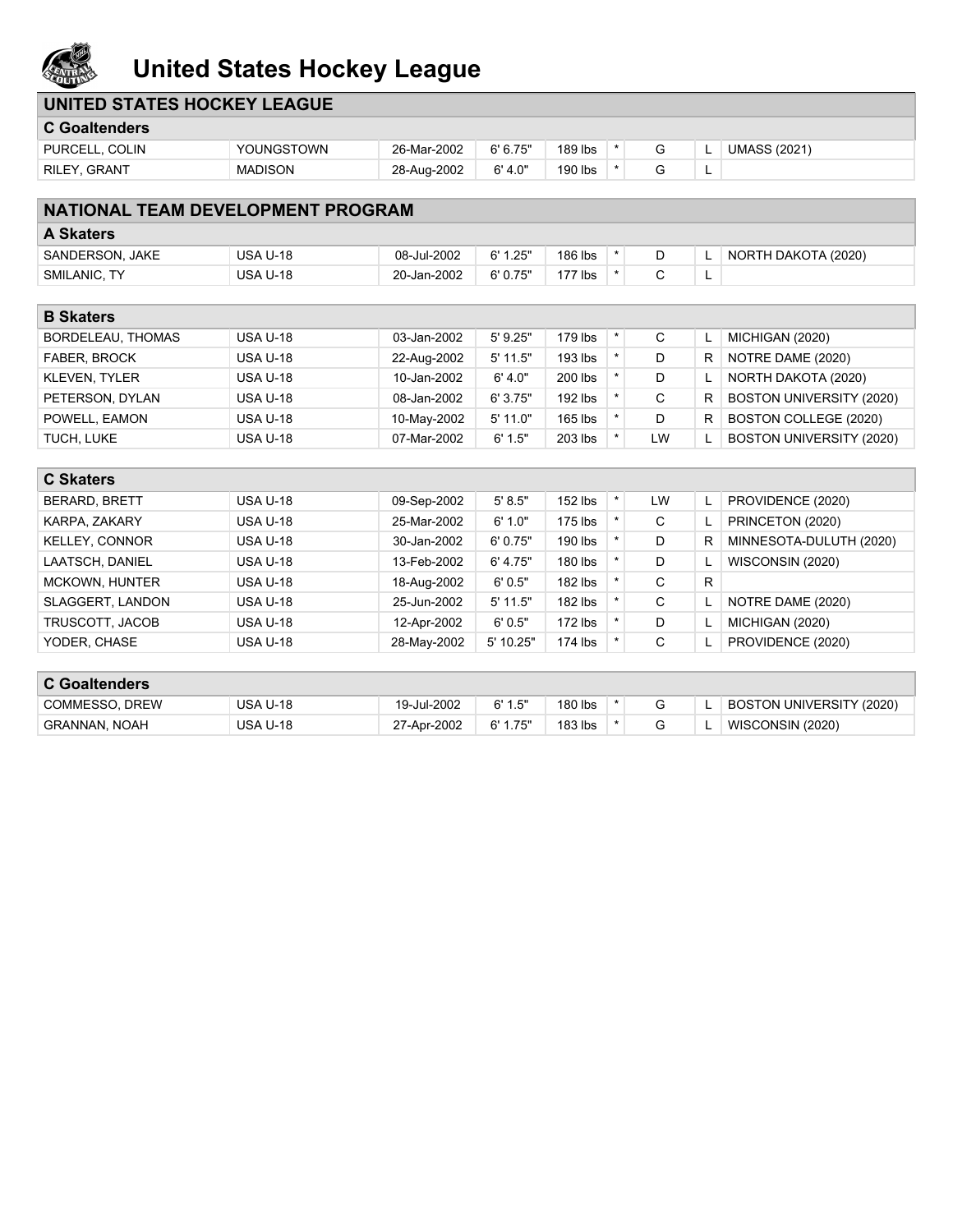

# **Players To Watch: October 7, 2019**

North American Junior, High School and Midget Leagues or Programs are included.

Players have been identified using the following criteria:

- A Rating -- Indicates a 1st round candidate
- B Rating -- Indicates a 2nd/3rd round candidate
- C Rating -- Indicates a 4th/5th/6th round candidate
- LV (Limited Viewing) -- Injured players who have not had sufficient viewings to be categorized.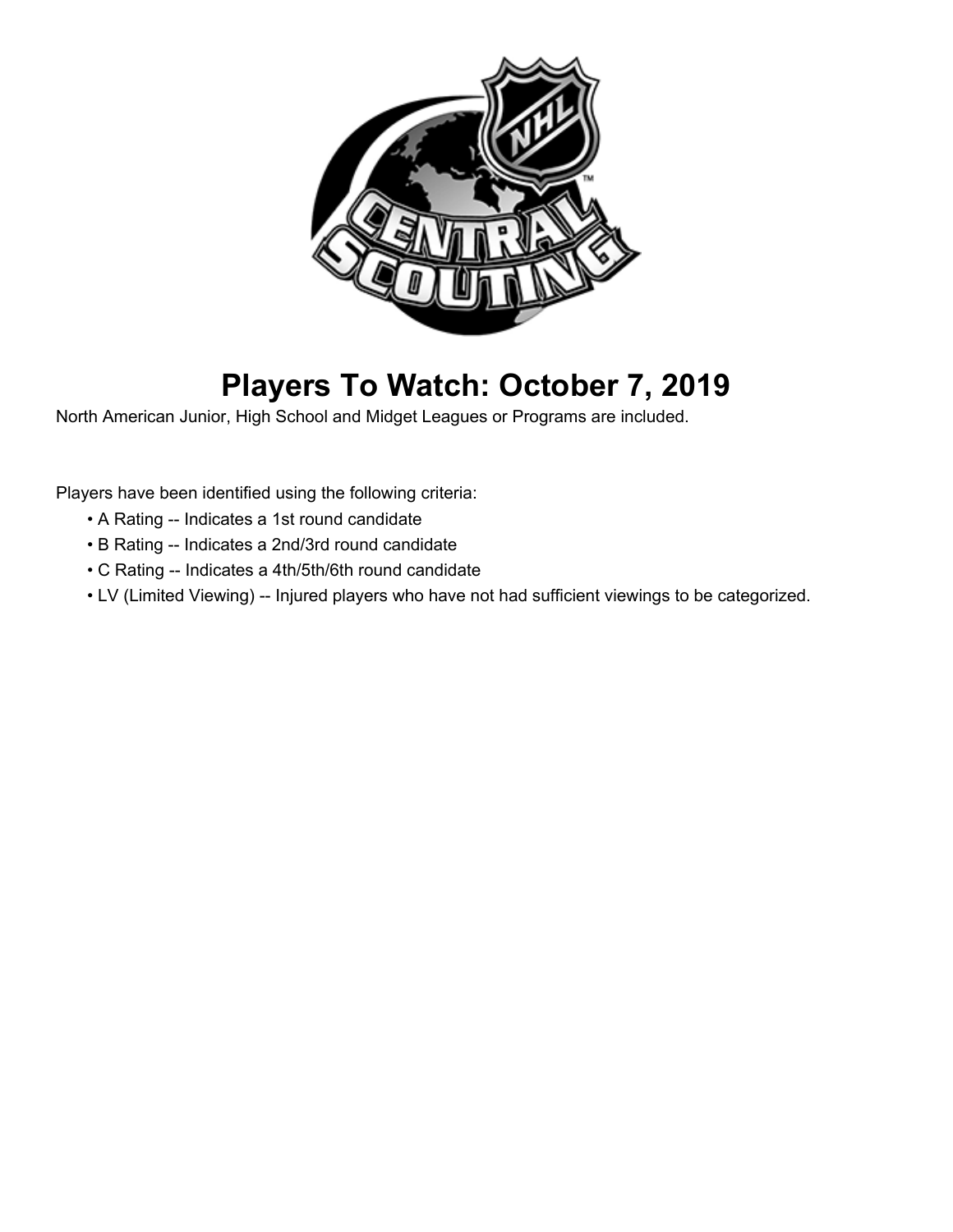

### **Canadian Junior Hockey Leagues**

| <b>ALBERTA JUNIOR HOCKEY LEAGUE</b>   |                      |             |            |           |         |           |    |                      |  |
|---------------------------------------|----------------------|-------------|------------|-----------|---------|-----------|----|----------------------|--|
| <b>B</b> Skaters                      |                      |             |            |           |         |           |    |                      |  |
| SAVOIE, CARTER                        | SHERWOOD PARK        | 23-Jan-2002 | 5'9.0"     | 192 lbs   | $\star$ | <b>LW</b> | L. | <b>DENVER (2020)</b> |  |
|                                       |                      |             |            |           |         |           |    |                      |  |
| <b>C</b> Skaters                      |                      |             |            |           |         |           |    |                      |  |
| <b>BENNING, MICHAEL</b>               | SHERWOOD PARK        | 05-Jan-2002 | 5' 8.75"   | $177$ lbs | $\star$ | D         | R. | <b>DENVER (2021)</b> |  |
| COOLEY, STANLEY                       | <b>SPRUCE GROVE</b>  | 27-May-2002 | 5' 10.25"  | 191 lbs   | $\star$ | C         | R. | NORTHEASTERN (2020)  |  |
| DUNN, KABORE                          | <b>FORT MCMURRAY</b> | 10-Nov-2001 | 6' 1.75"   | $172$ lbs |         | D         | R. |                      |  |
| EDWARDS, ETHAN                        | <b>SPRUCE GROVE</b>  | 06-Jun-2002 | $5'$ 9.75" | 164 lbs   |         | D         | L. | MICHIGAN (2021)      |  |
|                                       |                      |             |            |           |         |           |    |                      |  |
| <b>BRITISH COLUMBIA HOCKEY LEAGUE</b> |                      |             |            |           |         |           |    |                      |  |
| <b>C Skaters</b>                      |                      |             |            |           |         |           |    |                      |  |

| BOWEN, ETHAN         | <b>CHILLIWACK</b> | 14-May-2002 | 6' 1.25"  | 154 lbs   | ◡  | NORTH DAKOTA (2020)   |
|----------------------|-------------------|-------------|-----------|-----------|----|-----------------------|
| HELLIWELL, RYAN      | <b>LANGLEY</b>    | 08-May-2002 | 6' 0.0"   | 179 lbs   | D  | NOTRE DAME (2020)     |
| KOVICH, KYLER        | <b>NANAIMO</b>    | 31-Jan-2002 | 5' 11.75" | 179 lbs   | LW |                       |
| TAYLOR, TREY         | <b>VERNON</b>     | 04-Feb-2002 | 6'0.75"   | $174$ lbs | D  |                       |
| <b>WEIGHT, DANNY</b> | <b>PENTICTON</b>  | 01-May-2001 | 5' 11.75" | $171$ lbs |    | BOSTON COLLEGE (2020) |

#### **CENTRAL CANADA HOCKEY LEAGUE**

#### **GREATER ONTARIO JUNIOR HOCKEY LEAGUE**

| <b>HIGH-ON</b>        |                               |             |          |           |    |              |
|-----------------------|-------------------------------|-------------|----------|-----------|----|--------------|
| <b>C Skaters</b>      |                               |             |          |           |    |              |
| CAROGIOIELLO, FRANKIE | ST. ANDREWS<br><b>COLLEGE</b> | 21-Jun-2002 | 5' 8.75" | $165$ lbs | LW | MIAMI (2020) |

**HIGH-QC**

#### **MANITOBA JUNIOR HOCKEY LEAGUE**

#### **MARITIME JUNIOR HOCKEY LEAGUE**

#### **NORTHERN ONTARIO JUNIOR HOCKEY LEAGUE**

#### **ONTARIO JUNIOR HOCKEY LEAGUE**

| <b>C</b> Skaters  |                   |             |           |           |  |                      |
|-------------------|-------------------|-------------|-----------|-----------|--|----------------------|
| ALEXANDER, RYAN   | ST. MICHAELS      | 17-Jun-2002 | 5' 10.25" | $162$ lbs |  | ARIZONA STATE (2020) |
| KENNETTE, BRENDAN | <b>BURLINGTON</b> | 09-Jun-2002 | 6'1.0"    | 190 lbs   |  |                      |
| TVERBERG, RYAN    | <b>TORONTO JC</b> | 30-Jan-2002 | 5' 9.5"   | 168 lbs   |  |                      |
|                   |                   |             |           |           |  |                      |

#### **SASKATCHEWAN JUNIOR HOCKEY LEAGUE**

**QUEBEC JR. HOCKEY LEAGUE**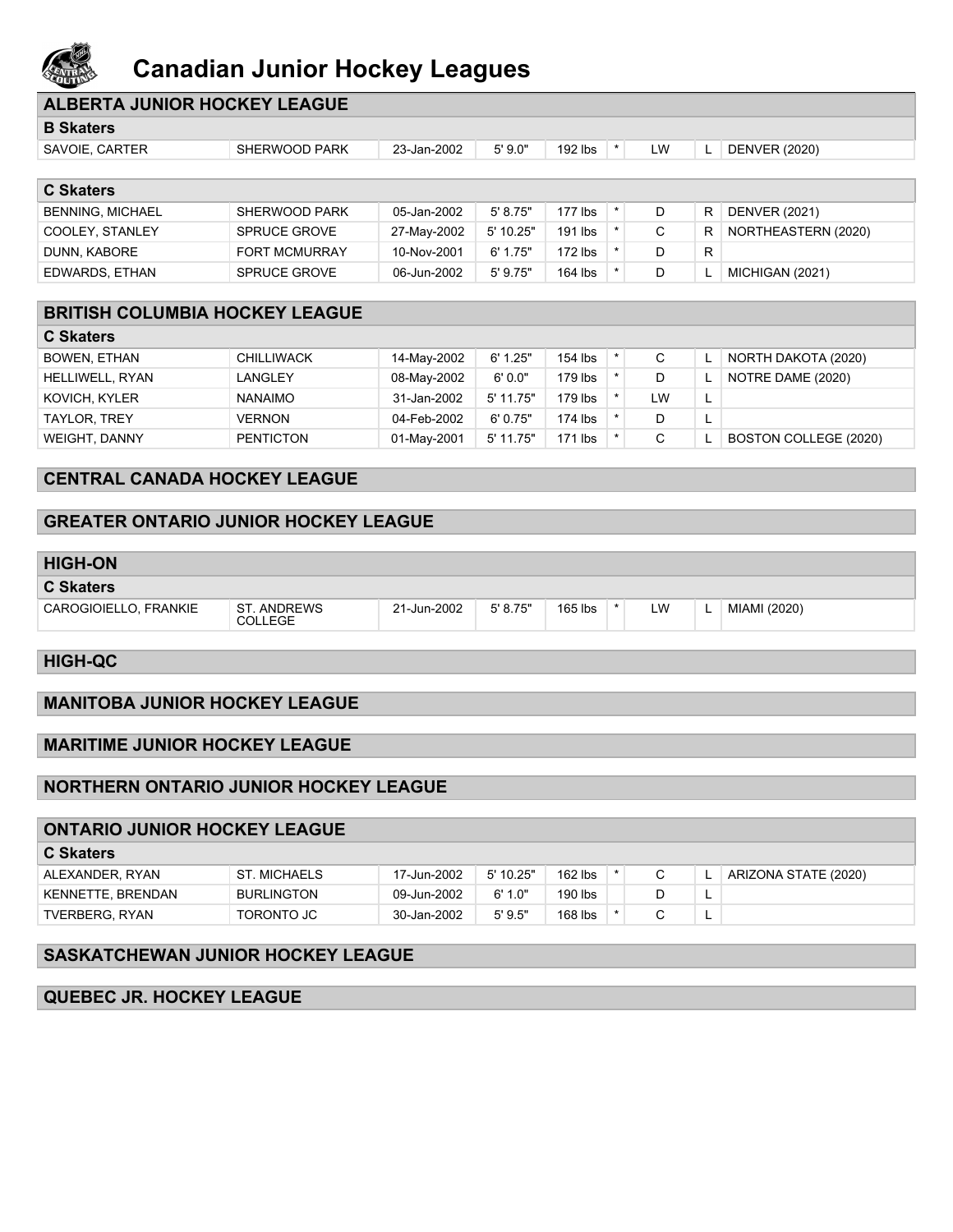

#### **EASTERN HOCKEY LEAGUE**

#### **NORTH AMERICAN HOCKEY LEAGUE**

| <b>C Skaters</b>    |                   |             |            |           |    |          |                        |
|---------------------|-------------------|-------------|------------|-----------|----|----------|------------------------|
| ABBOTT, DYLAN       | <b>FAIRBANKS</b>  | 26-Nov-2001 | 6'0.0"     | 180 lbs   |    |          | MINNESOTA STATE (2020) |
| KHOKLACHEV, TIMOFEI | <b>SHREVEPORT</b> | 06-Nov-2001 | 6'3.0"     | 220 lbs   | LW | <b>L</b> |                        |
| MICHAELIS, ZACHARY  | MN WILDERNESS     | 30-May-2002 | 5' 11.75"  | 207 lbs   | ັ  |          | NEBRASKA-OMAHA (2020)  |
| ROEPKE, CASEY       | <b>JANESVILLE</b> | 02-Mav-2002 | $5'$ 11.5" | $168$ lbs |    |          | WISCONSIN (2020)       |
|                     |                   |             |            |           |    |          |                        |
|                     |                   |             |            |           |    |          |                        |

#### **C Goaltenders**

DOBES, JAKUB TOPEKA 27-May-2001 6'3.5" 200 lbs \* G L

### **UNITED STATES PREMIER HOCKEY LEAGUE - NCDC**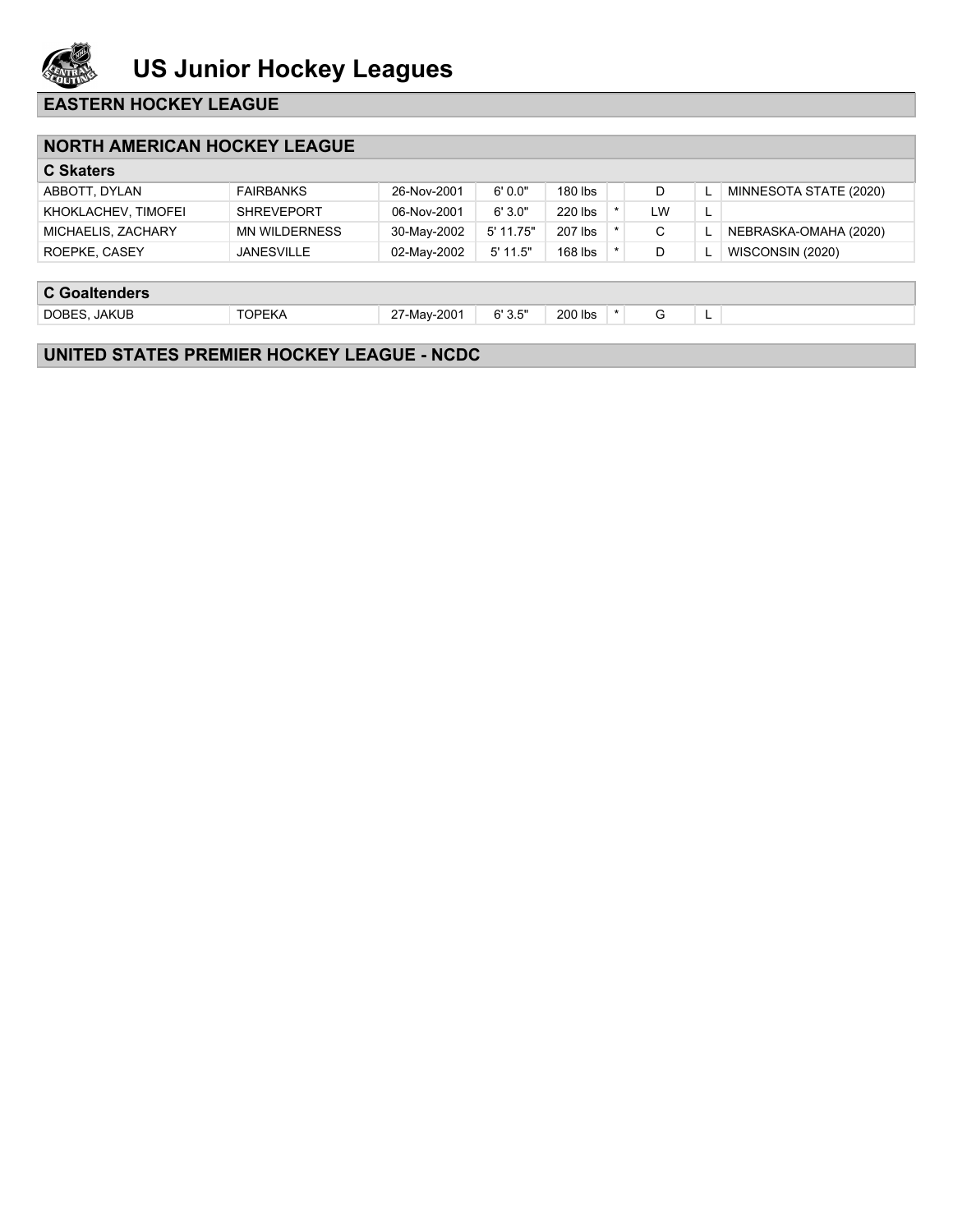

## **US High School East**

### **HIGH-CT**

| <b>C Skaters</b>      |                  |             |           |         |    |                       |
|-----------------------|------------------|-------------|-----------|---------|----|-----------------------|
| JEFFERIES, ALEX       | THE GUNNERY      | 08-Nov-2001 | 5' 11.75" | 195 lbs | RW | MERRIMACK (2021)      |
| <b>MERCURI, LUCAS</b> | <b>SALISBURY</b> | 07-Mar-2002 | 6'3.0"    | 191 lbs |    | <b>VERMONT (2020)</b> |

| <b>HIGH-MA</b>   |                         |             |            |           |  |           |    |                       |  |
|------------------|-------------------------|-------------|------------|-----------|--|-----------|----|-----------------------|--|
| <b>C Skaters</b> |                         |             |            |           |  |           |    |                       |  |
| DURAN, RILEY     | <b>LAWRENCE ACADEMY</b> | 25-Jan-2002 | 6' 1.25"   | $174$ lbs |  | C         | R. | PROVIDENCE (2021)     |  |
| MCGUIRE, RYAN    | <b>BELMONT HILL</b>     | 27-Jul-2002 | 5'10.0"    | $165$ lbs |  | <b>RW</b> | R. | <b>COLGATE (2021)</b> |  |
| MOORE, IAN       | ST. MARK'S SCHOOL       | 04-Jan-2002 | 6' 2.25"   | $171$ lbs |  | D         | R. | PRINCETON (2021)      |  |
| SACCO, DAVID     | LAWRENCE ACADEMY        | 03-Jan-2002 | $5'$ 11.5" | $187$ lbs |  | <b>RW</b> | R. | NEW HAMPSHIRE (2021)  |  |
| TRESCA, PHILLIP  | <b>RIVERS ACADEMY</b>   | 10-Apr-2002 | $5'$ 10.5" | $170$ lbs |  | С         | R  | YALE (2021)           |  |

| <b>HIGH-NH</b>   |                 |             |        |                      |     |          |                       |
|------------------|-----------------|-------------|--------|----------------------|-----|----------|-----------------------|
| <b>C Skaters</b> |                 |             |        |                      |     |          |                       |
| WALSH, RONAN     | PROCTOR ACADEMY | 03-May-2002 | 6'2.5" | $192$ lbs<br>$\star$ | LW. | <u>.</u> | <b>VERMONT (2021)</b> |
|                  |                 |             |        |                      |     |          |                       |

#### **HIGH-NJ**

#### **HIGH-NY**

#### **HIGH-PA**

### **HIGH-RI C Skaters** CITARA, MIKE MOUNT ST. CHARLES 22-Apr-2002 5'9.75" | 163 lbs  $*$  RW R PROVIDENCE (2021)

| <b>US MIDGET AAA EAST</b> |                                     |             |         |           |  |  |  |                   |  |
|---------------------------|-------------------------------------|-------------|---------|-----------|--|--|--|-------------------|--|
| <b>C Skaters</b>          |                                     |             |         |           |  |  |  |                   |  |
| LOVELL, TIMOTHY           | BOSTON ADVANTAGE<br>U <sub>18</sub> | 08-Feb-2002 | 5'5.25" | $124$ lbs |  |  |  | OHIO STATE (2021) |  |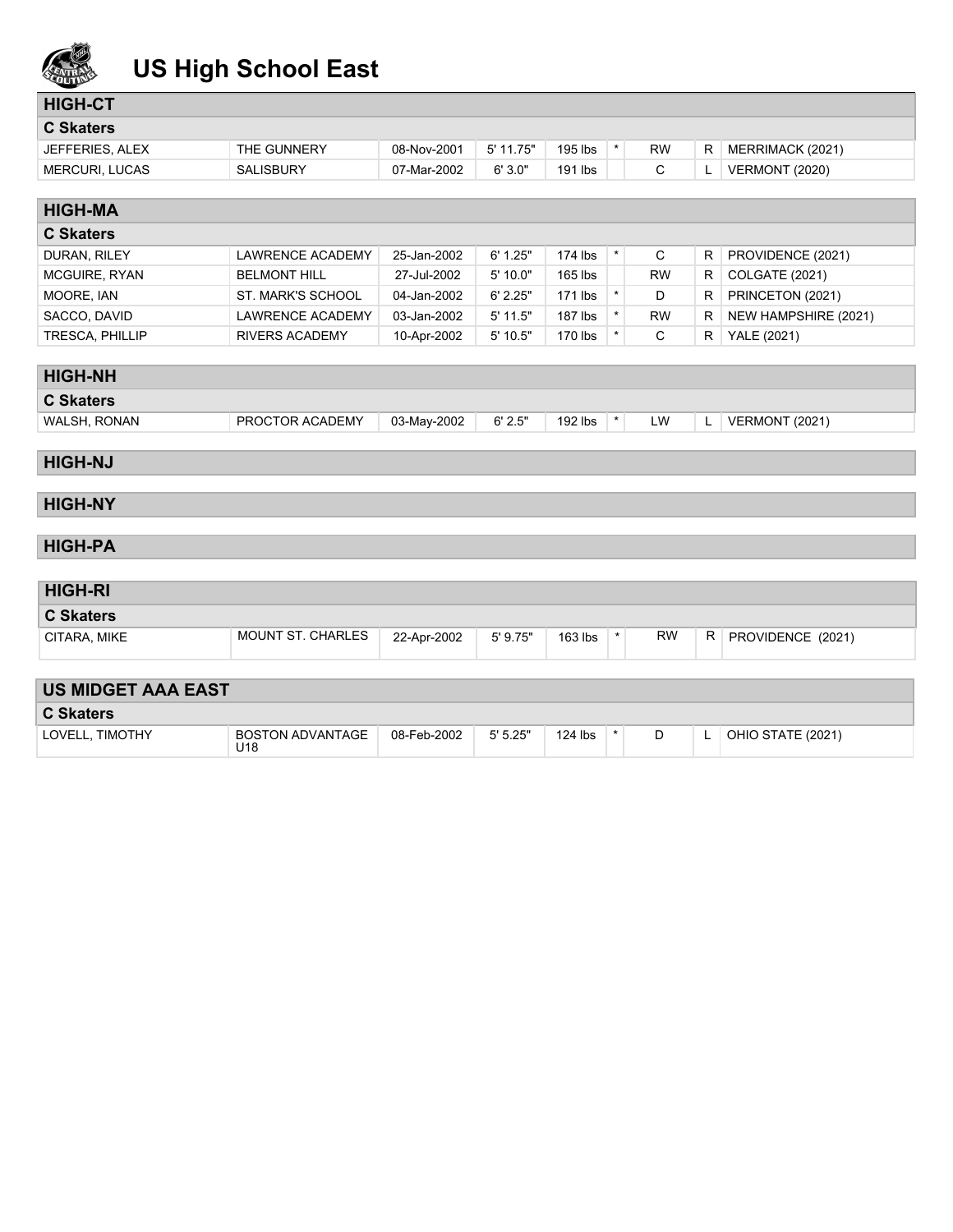

#### **HIGH-IN**

### **HIGH-MI**

| <b>HIGH-MN</b>          |                                     |             |            |           |            |    |              |                          |
|-------------------------|-------------------------------------|-------------|------------|-----------|------------|----|--------------|--------------------------|
| <b>B</b> Skaters        |                                     |             |            |           |            |    |              |                          |
| <b>BIONDI, BLAKE</b>    | <b>HERMANTOWN</b>                   | 24-Apr-2002 | 6'0.25"    | 191 lbs   | $^\star$   | C  | R            | MINNESOTA-DULUTH (2021)  |
| KAISER, WYATT           | <b>ANDOVER</b>                      | 31-Jul-2002 | $5'$ 11.5" | $173$ lbs | $\star$    | D  |              | MINNESOTA-DULUTH (2021)  |
| RATZLAFF, JAKE          | <b>ROSEMOUNT</b>                    | 23-Jun-2002 | 6' 1.75"   | $197$ lbs | $^\star$   | D  | R            | MINNESOTA (2021)         |
| RICHELS, CARSEN         | <b>BLAINE</b>                       | 03-Oct-2001 | 6' 2.5"    | 223 lbs   | $^{\star}$ | LW |              | NEW HAMPSHIRE (2020)     |
|                         |                                     |             |            |           |            |    |              |                          |
| <b>C Skaters</b>        |                                     |             |            |           |            |    |              |                          |
| <b>GLEASON, MATTHEW</b> | <b>CRETIN-DERHAM</b>                | 20-Sep-2001 | 5'7.75"    | $165$ lbs | $^\star$   | C  |              | COLORADO COLLEGE (2021)  |
| KUNZ, JACKSON           | SHATTUCK -<br><b>ST MARY'S PREP</b> | 13-Aug-2002 | 6'3.0"     | 210 lbs   | $^\star$   | C  |              | NORTH DAKOTA (2021)      |
| LANGENBRUNNER, MASON    | <b>EDEN PRAIRIE</b>                 | 14-Sep-2002 | 6' 2.25"   | 166 lbs   | $\star$    | D  | R            | HARVARD (2021)           |
| LAYLIN, LUC             | ST. MICHAEL-<br><b>ALBERTVILLE</b>  | 30-Dec-2001 | 5'6.0"     | 160 lbs   | $\star$    | C  | $\mathsf{R}$ |                          |
| MA, DAVID               | SHATTUCK -<br><b>ST.MARY'S PREP</b> | 22-Jun-2002 | $5'$ 10.5" | $169$ lbs | $\star$    | D  | L.           | PRINCETON (2021)         |
| MILLER, CHRISTIAN       | <b>GREENWAY</b>                     | 15-Oct-2001 | 6'3.0"     | 215 lbs   | $\star$    | D  | L            | ST. CLOUD STATE (2020)   |
| MITTELSTADT, JOHN       | <b>EDEN PRAIRIE</b>                 | 27-Oct-2001 | 5' 8.25"   | $169$ lbs | $\star$    | C  |              | MINNESOTA (2020)         |
| <b>OBERLE, BRETT</b>    | <b>HILL-MURRAY</b>                  | 27-Sep-2001 | 5'10.0"    | $175$ lbs | $\star$    | D  |              | MINNESOTA-DULUTH (2020)  |
| SCHWEITZER, NATHAN      | BENILDE-ST.<br><b>MARGARET'S</b>    | 21-Feb-2002 | $5'$ 11.5" | 194 lbs   | $\star$    | D  | R            | COLORADO COLLEGE (2021)  |
| SHLAINE, ARTEM          | SHATTUCK -<br>ST.MARY'S PREP        | 07-Mar-2002 | 6' 1.0"    | $165$ lbs | $\star$    | C  |              | BOSTON UNIVERSITY (2020) |
| SMITH, JACK             | ST. CLOUD<br><b>CATHEDRAL</b>       | 06-Jul-2002 | 5' 11.25"  | 182 lbs   | $\star$    | C  |              | MINNESOTA-DULUTH (2020)  |
| <b>WHEELER, MASON</b>   | <b>ROSEMOUNT</b>                    | 29-Sep-2001 | 6'0.5"     | 189 lbs   | $\star$    | D  | L            |                          |

#### **HIGH-ND**

#### **HIGH-WI**

#### **US MIDGET AAA WEST**

#### **MIDWEST ELITE AAA HOCKEY LEAGUE**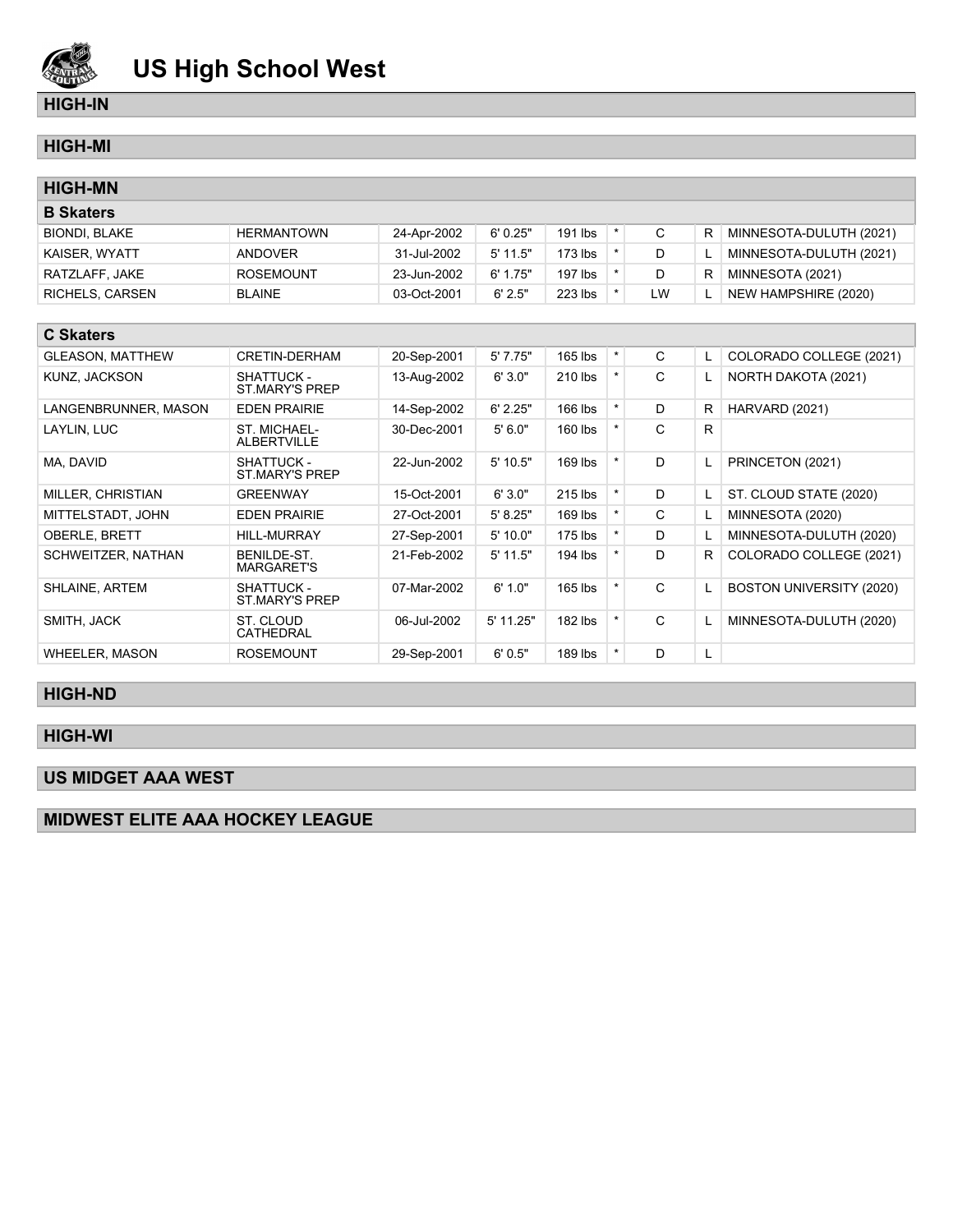

## **Players To Watch: October 7, 2019**

NCAA leagues are included.

Players have been identified using the following criteria:

- A Rating -- Indicates a 1st round candidate
- B Rating -- Indicates a 2nd/3rd round candidate
- C Rating -- Indicates a 4th/5th/6th round candidate
- LV (Limited Viewing) -- Injured players who have not had sufficient viewings to be categorized.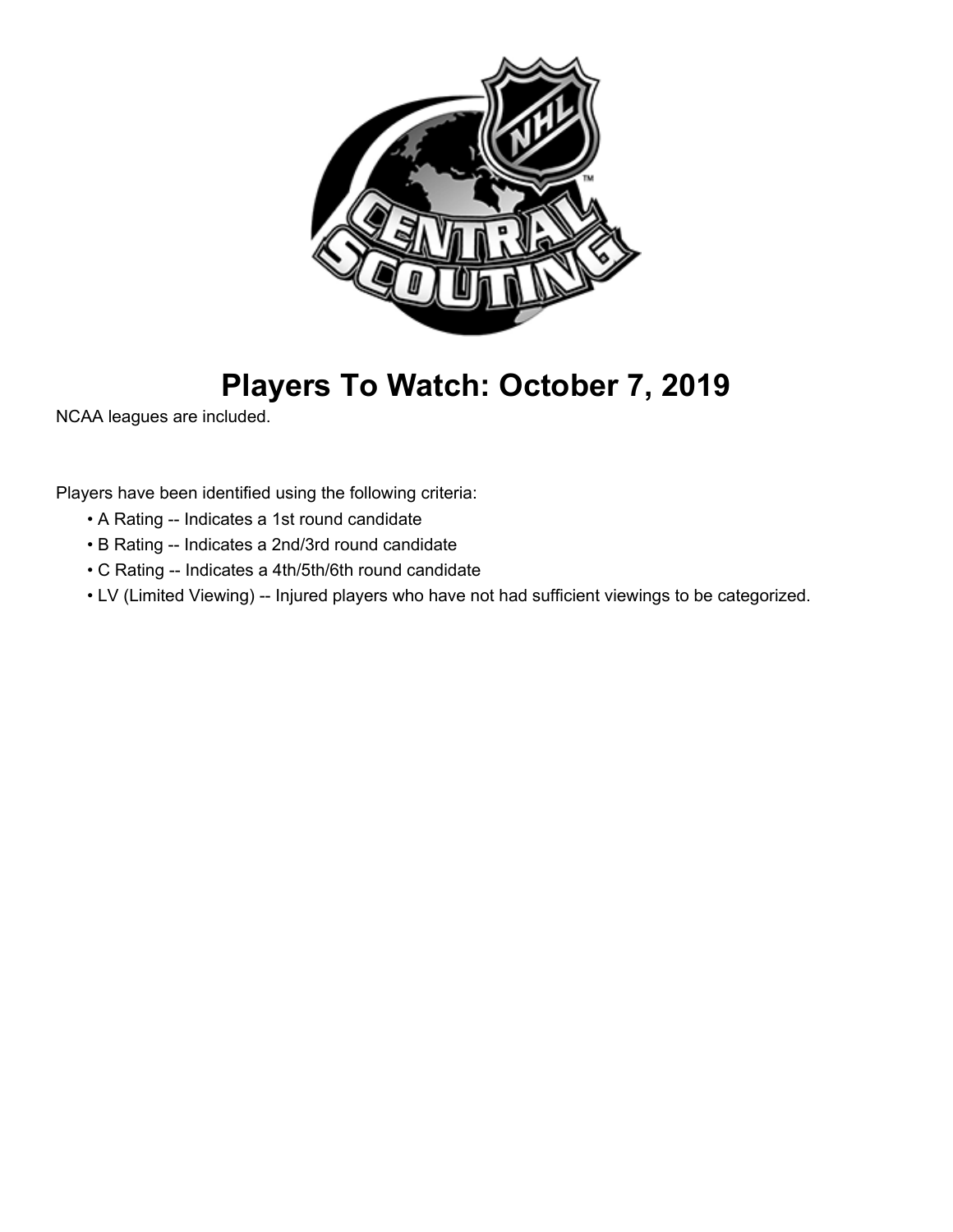

## **NCAA Leagues**

### **NATIONAL COLLEGIATE HOCKEY CONFERENCE**

| <b>EASTERN COLLEGE ATHLETIC CONFERENCE</b>   |                     |             |          |         |    |    |                     |
|----------------------------------------------|---------------------|-------------|----------|---------|----|----|---------------------|
| <b>C Skaters</b>                             |                     |             |          |         |    |    |                     |
| SIEDEM, RYAN                                 | <b>HARVARD</b>      | 25-Feb-2001 | 6' 2.25" | 191 lbs | D  | R  | HARVARD (2019)      |
|                                              |                     |             |          |         |    |    |                     |
| <b>HOCKEY EAST</b>                           |                     |             |          |         |    |    |                     |
| <b>B</b> Skaters                             |                     |             |          |         |    |    |                     |
| KUZNETSOV, YAN                               | <b>UCONN</b>        | 21-Mar-2002 | 6' 3.25" | 207 lbs | D  | L  | <b>UCONN (2019)</b> |
|                                              |                     |             |          |         |    |    |                     |
| <b>C Skaters</b>                             |                     |             |          |         |    |    |                     |
| <b>BUCHELER, JEREMIE</b>                     | <b>NORTHEASTERN</b> | 31-Mar-2000 | 6' 4.5"  | 201 lbs | D  | R  | NORTHEASTERN (2019) |
|                                              |                     |             |          |         |    |    |                     |
| <b>WESTERN COLLEGIATE HOCKEY ASSOCIATION</b> |                     |             |          |         |    |    |                     |
|                                              |                     |             |          |         |    |    |                     |
| <b>ATLANTIC HOCKEY</b>                       |                     |             |          |         |    |    |                     |
|                                              |                     |             |          |         |    |    |                     |
| <b>BIG TEN CONFERENCE</b>                    |                     |             |          |         |    |    |                     |
| <b>A Skaters</b>                             |                     |             |          |         |    |    |                     |
| HOLLOWAY, DYLAN                              | <b>WISCONSIN</b>    | 23-Sep-2001 | 6'0.5"   | 192 lbs | C  | L  |                     |
|                                              |                     |             |          |         |    |    |                     |
| <b>C Skaters</b>                             |                     |             |          |         |    |    |                     |
| <b>GILDON, MICHAEL</b>                       | <b>OHIO STATE</b>   | 21-Jun-2001 | 6' 1.5"  | 195 lbs | LW | L. | OHIO STATE (2019)   |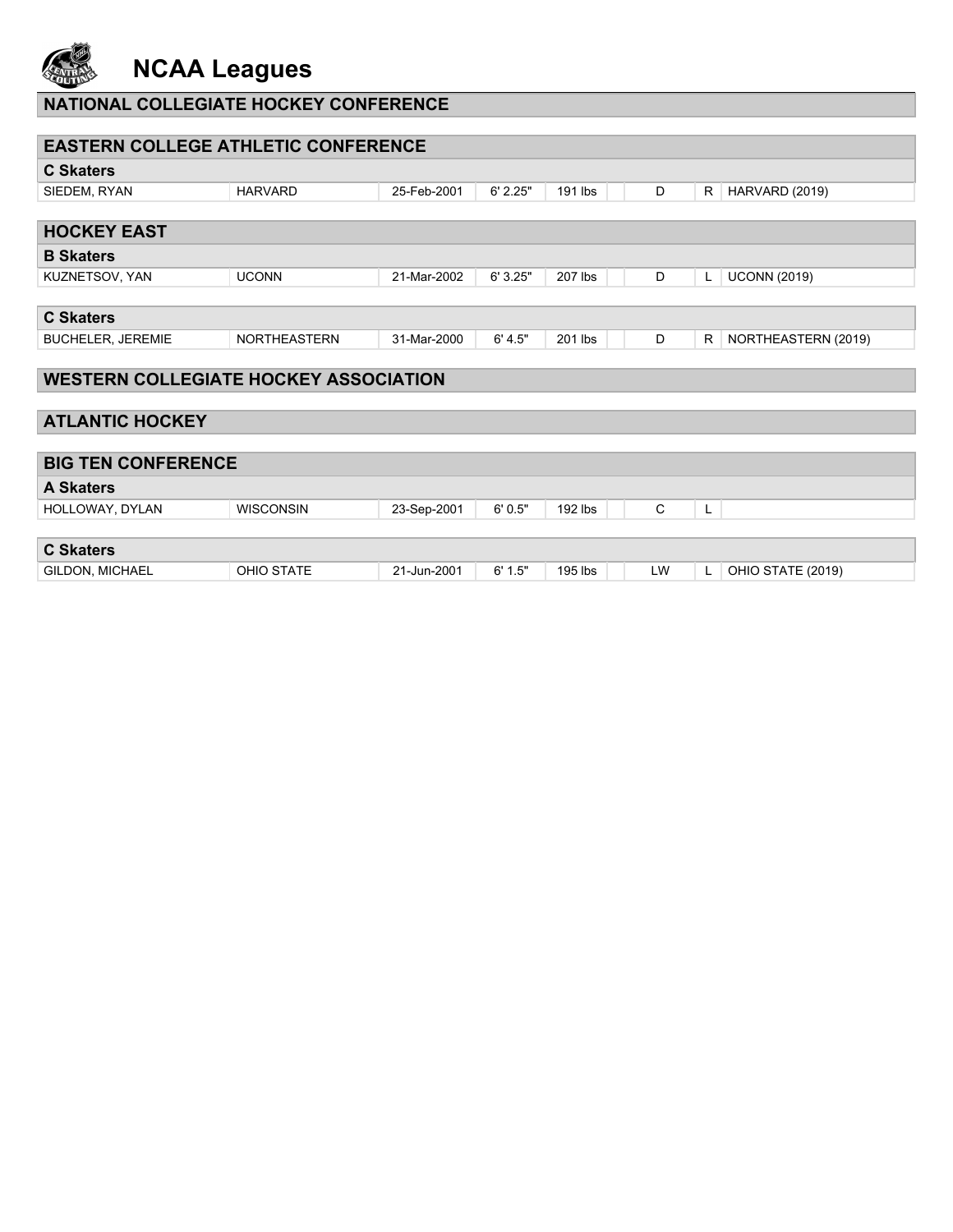

# **Players To Watch: October 7, 2019**

European leagues (by country) are included.

Players have been identified using the following criteria:

- A Rating -- Indicates a 1st round candidate
- B Rating -- Indicates a 2nd/3rd round candidate
- C Rating -- Indicates a 4th/5th/6th round candidate
- LV (Limited Viewing) -- Injured players who have not had sufficient viewings to be categorized.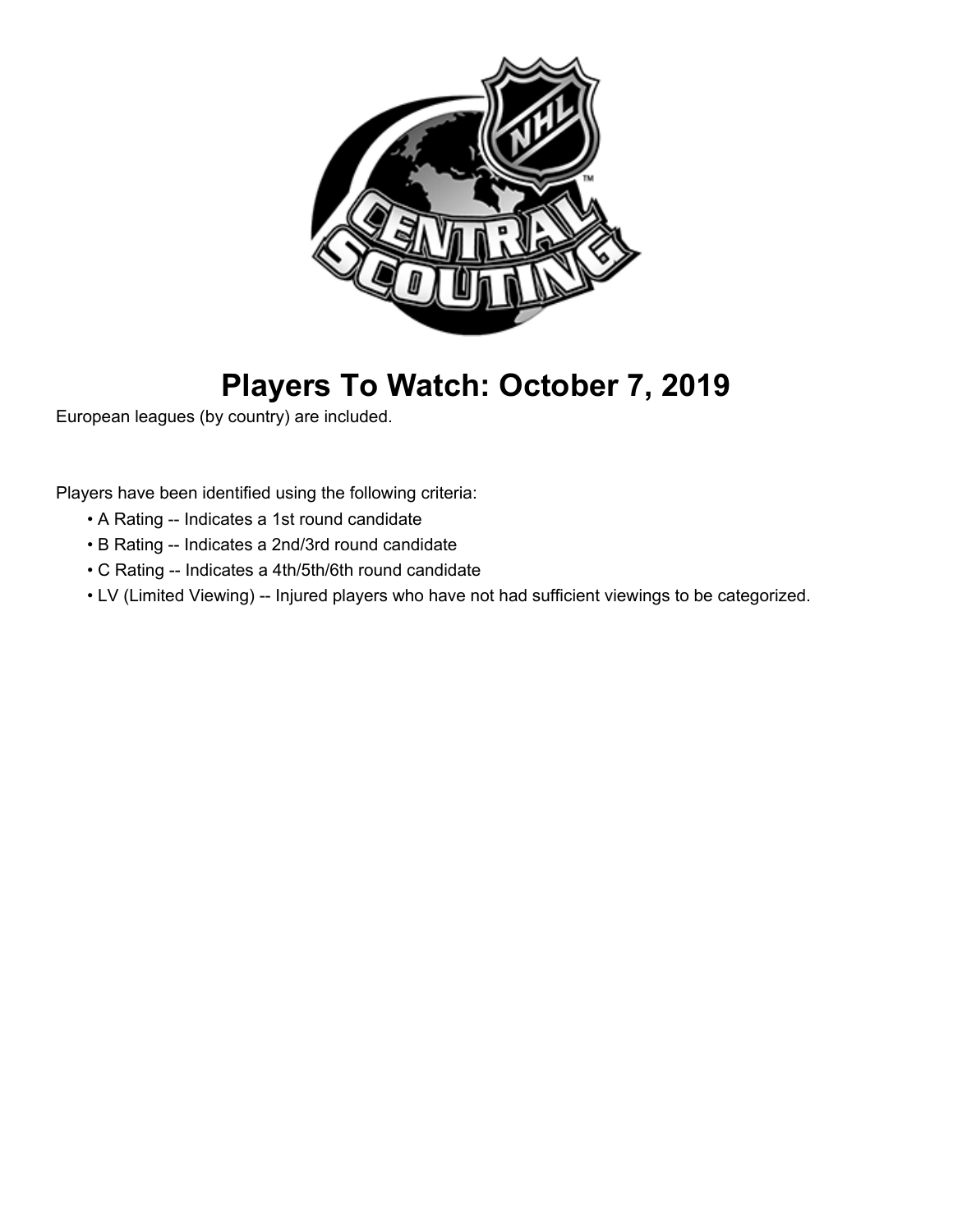

### **AUSTRIA**

| <b>FINLAND</b>        |               |               |              |              |         |                  |              |
|-----------------------|---------------|---------------|--------------|--------------|---------|------------------|--------------|
| <b>A Skaters</b>      |               |               |              |              |         |                  |              |
| LUNDELL, ANTON        | <b>HIFK</b>   | 03-Oct-2001   | 6' 1.0"      | 185 lbs      | $\star$ | C                | L            |
|                       |               |               |              |              |         |                  |              |
| <b>B Skaters</b>      |               |               |              |              |         |                  |              |
| HIRVONEN, RONI        | <b>ASSAT</b>  | 10-Jan-2002   | 5'9.0"       | 164 lbs      | $\star$ | $\mathsf C$      | L            |
| NIEMELA, TOPI         | <b>KARPAT</b> | 25-Mar-2002   | 5'10.5"      | 156 lbs      | $\star$ | D                | R.           |
|                       |               |               |              |              |         |                  |              |
| <b>C Skaters</b>      |               |               |              |              |         |                  |              |
| ERHOLTZ, EEMIL        | <b>SPORT</b>  | 25-Mar-2000   | $5'$ 11.0"   | 167 lbs      |         | <b>RW</b>        | R.           |
| ODEN, JOONAS          | <b>KOOKOO</b> | 17-Feb-2000   | 6'0.0"       | 183 lbs      |         | <b>RW</b>        | $\mathsf{R}$ |
|                       |               |               |              |              |         |                  |              |
| <b>FINLAND-2</b>      |               |               |              |              |         |                  |              |
|                       |               |               |              |              |         |                  |              |
| <b>FINLAND-3</b>      |               |               |              |              |         |                  |              |
|                       |               |               |              |              |         |                  |              |
| FINLAND-JR.           |               |               |              |              |         |                  |              |
| <b>B</b> Skaters      |               |               |              |              |         |                  |              |
| 0.1101171111111100000 | TADDADA ID    | $44.1 - 0000$ | $F1 \cap 21$ | $477$ H. $-$ |         | $\sum_{i=1}^{n}$ | $\sqrt{2}$   |

| <b>D</b> Ondicia    |             |             |          |         |           |    |  |
|---------------------|-------------|-------------|----------|---------|-----------|----|--|
| SIMONTAIVAL, KASPER | TAPPARA JR. | 11-Jan-2002 | 5'9.0"   | 177 lbs | <b>RW</b> | R. |  |
| VIRO, EEMIL         | TPS JR.     | 03-Apr-2002 | 5' 11.5" | 165 lbs |           | -  |  |
|                     |             |             |          |         |           |    |  |

| <b>C Skaters</b>   |                    |             |            |           |           |    |                        |
|--------------------|--------------------|-------------|------------|-----------|-----------|----|------------------------|
| AHO. KARRI         | ILVES JR.          | 06-Sep-2002 | 6'0.0"     | $172$ lbs | D         | L. |                        |
| JARVENTIE, ROBY    | ILVES JR.          | 08-Aug-2002 | 6' 2.25"   | 184 lbs   | <b>RW</b> | L. |                        |
| <b>JURMO, JONI</b> | <b>JOKERIT JR.</b> | 19-Apr-2002 | 6'3.0"     | 190 lbs   | D         | ц. |                        |
| KNAZKO, SAMUEL     | TPS JR.            | 07-Aug-2002 | 6'0.5"     | 191 lbs   | D         | ц. |                        |
| KORKALAINEN, VEETI | KOOKOO JR.         | 16-Apr-2002 | 5'7.75"    | 146 lbs   | C         | R. |                        |
| LUOTO, OSKARI      | TAPPARA JR.        | 21-May-2002 | 6'0.25"    | 161 lbs   | LW        | L. |                        |
| MAATTA, RAMI       | ASSAT JR.          | 03-Apr-2002 | $5'$ 10.5" | 168 lbs   | D         | L. |                        |
| MAENPAA, JUUSO     | <b>JOKERIT JR.</b> | 29-Apr-2002 | 5' 4.75"   | 141 lbs   | C         | ц. |                        |
| MIETTINEN, VEETI   | K-ESPOO JR.        | 20-Sep-2001 | 5'9.0"     | $161$ lbs | <b>RW</b> |    | ST. CLOUD STATE (2020) |
| TUOMAALA, ARTTU    | TAPPARA JR.        | 10-Nov-2001 | 6'0.0"     | 184 lbs   | C         |    |                        |

### **B Goaltenders**

| <b>JOEL</b><br>$\sim$ $\sim$ $\sim$<br>ິດດດຕ<br>JR.<br>` BLC<br><b>KARPA</b><br>JOVIS <sup>-</sup><br>11<br>82 lbs<br>-Jan-2002<br>.<br>71<br>ے ۔ ا<br>$\sqrt{ }$<br>the contract of the contract of the contract of the contract of the contract of the contract of the contract of |
|--------------------------------------------------------------------------------------------------------------------------------------------------------------------------------------------------------------------------------------------------------------------------------------|
|--------------------------------------------------------------------------------------------------------------------------------------------------------------------------------------------------------------------------------------------------------------------------------------|

| <b>C</b> Goaltenders |           |             |         |         |  |   |
|----------------------|-----------|-------------|---------|---------|--|---|
| ANCICKA, TOBIAS      | lukko Jr. | 27-Feb-2001 | 6'0.75" | 173 lbs |  | - |
| ∣ JATKOLA, JUHA      | KALPA JR. | 12-Sep-2002 | 6'0.25" | 171 lbs |  | - |

### **FINLAND-JR. 2**

| <b>RUSSIA</b>    |     |             |        |         |    |   |  |
|------------------|-----|-------------|--------|---------|----|---|--|
| <b>A Skaters</b> |     |             |        |         |    |   |  |
| AMIROV, RODION   | UFA | 02-Oct-2001 | 6'0.0" | 167 lbs | LW | - |  |
|                  |     |             |        |         |    |   |  |

| <b>B</b> Skaters      |                    |             |        |         |           |  |
|-----------------------|--------------------|-------------|--------|---------|-----------|--|
| <b>GROSHEV, MAXIM</b> | <b>NIZHNEKAMSK</b> | 14-Dec-2001 | 6'2.0" | 194 lbs | <b>RW</b> |  |
| NIKISHIN, ALEXANDER   | <b>SPARTAK</b>     | 02-Oct-2001 | 6'3.0" | 196 lbs | ◡         |  |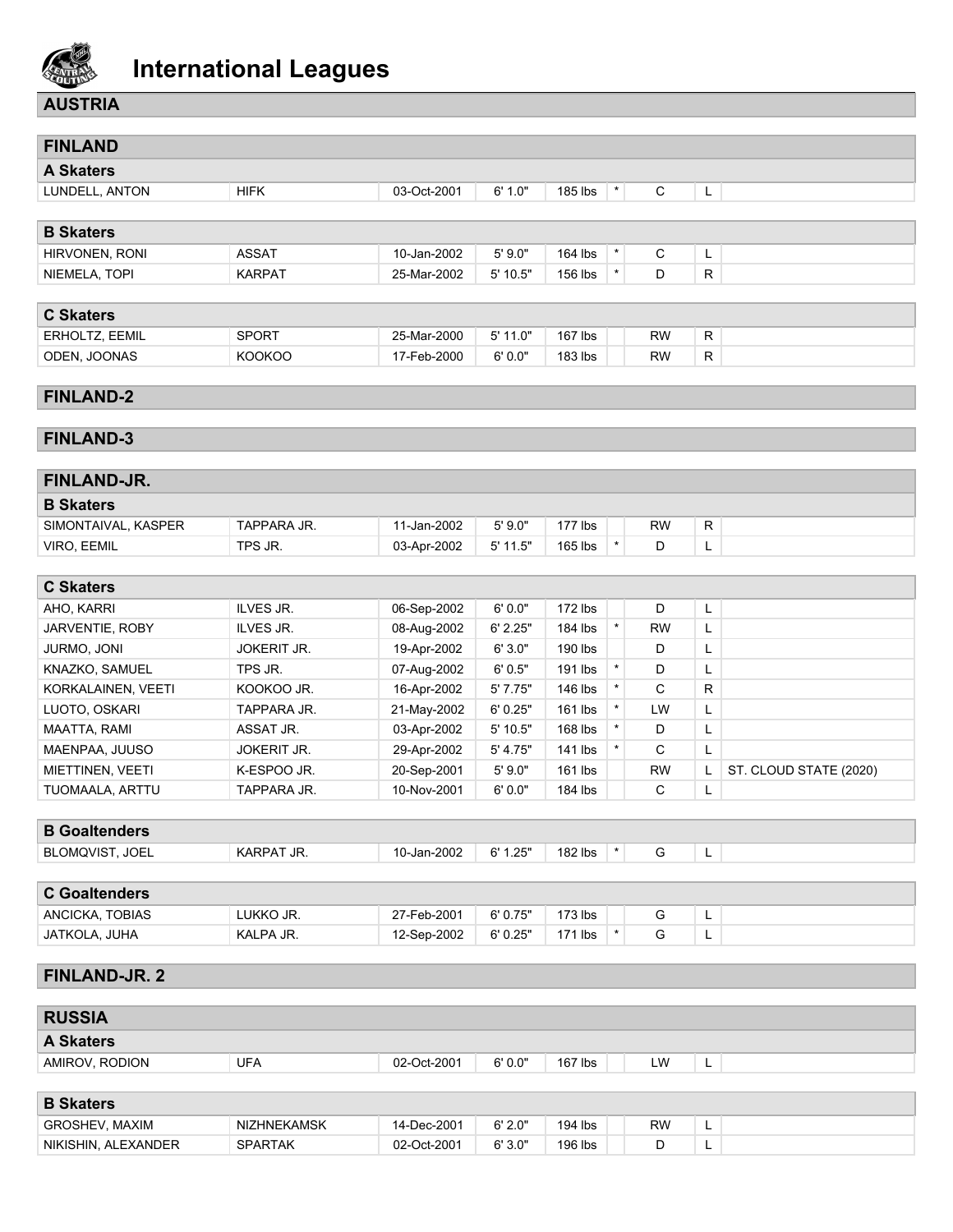

| <b>RUSSIA-2</b>            |                         |             |            |           |              |              |  |
|----------------------------|-------------------------|-------------|------------|-----------|--------------|--------------|--|
| <b>C Skaters</b>           |                         |             |            |           |              |              |  |
| ZAYTSEV, OLEG              | <b>TVER</b>             | 07-Jan-2001 | 6' 1.0"    | 180 lbs   | C            | L            |  |
|                            |                         |             |            |           |              |              |  |
| <b>A Goaltenders</b>       |                         |             |            |           |              |              |  |
| ASKAROV, YAROSLAV          | NEVA ST.<br>PETERSBURG  | 16-Jun-2002 | 6'3.0"     | 176 lbs   | G            | R            |  |
| <b>RUSSIA-3</b>            |                         |             |            |           |              |              |  |
| <b>RUSSIA-JR.</b>          |                         |             |            |           |              |              |  |
| <b>A Skaters</b>           |                         |             |            |           |              |              |  |
|                            |                         |             |            |           |              |              |  |
| PASHIN, ALEXANDER          | UFA <sub>2</sub>        | 28-Jul-2002 | 5' 8.0"    | 154 lbs   | <b>RW</b>    | L            |  |
| <b>B Skaters</b>           |                         |             |            |           |              |              |  |
| <b>BARANOV, DENIS</b>      | <b>MAGNITOGORSK2</b>    | 06-Mar-2002 | 5'9.0"     | 143 lbs   | С            | L            |  |
| BERYOZKIN, MAXIM           | YAROSLAVL 2             | 12-Oct-2001 | 6' 2.0"    | 201 lbs   | C            | $\mathsf{R}$ |  |
| KHUSNUTDINOV, MARAT        | SKA ST.                 | 17-Jul-2002 | 5' 11.0"   | 176 lbs   | C            | L            |  |
|                            | PETERSBURG 2            |             |            |           |              |              |  |
| MUKHAMADULLIN, SHAKIR      | UFA <sub>2</sub>        | 10-Jan-2002 | 6'3.5"     | 178 lbs   | $\star$<br>D | Г            |  |
| TANKOV, KIRILL             | SKA-VARYAGI             | 26-Mar-2002 | 6' 1.0"    | 180 lbs   | C            | L            |  |
| TRINEYEV, BOGDAN           | DYNAMO MOSCOW 2         | 04-Mar-2002 | 6'3.0"     | 198 lbs   | <b>RW</b>    | R            |  |
| ZLODEYEV, DMITRI           | DYNAMO MOSCOW 2         | 15-Feb-2002 | 5' 11.0"   | 185 lbs   | C            | L            |  |
|                            |                         |             |            |           |              |              |  |
| <b>C Skaters</b>           |                         |             |            |           |              |              |  |
| AKHUNOV, TIMUR             | YAROSLAVL 2             | 19-Jul-2002 | 6'0.0"     | 161 lbs   | С            | L            |  |
| ALEXEYEV, VYACHESLAV       | SKA ST.<br>PETERSBURG 2 | 08-Nov-2001 | 6'3.0"     | 185 lbs   | C            | Г            |  |
| <b>BORISOV, STEPAN</b>     | SKA-VARYAGI             | 10-Mar-2002 | 6'0.0"     | 154 lbs   | LW           | Г            |  |
| DEMIDOV, SEMYON            | CHEKHOV <sub>2</sub>    | 03-Sep-2002 | 5' 10.0"   | 174 lbs   | LW           | Г            |  |
| DIDKOVSKY, IVAN            | DYNAMO MOSCOW 2         | 20-Jan-2002 | $5'$ 11.0" | $187$ lbs | LW           | Г            |  |
| <b>GORDIN, ALEXANDER</b>   | SKA ST.<br>PETERSBURG 2 | 31-Jul-2001 | 6' 1.0"    | 194 lbs   | LW           | L            |  |
| KAMYANSKY, DMITRI          | SPARTAK <sub>2</sub>    | 18-Sep-2001 | 6'0.0"     | 174 lbs   | LW           | L            |  |
| <b>KONDYREV, KIRILL</b>    | CHEKHOV <sub>2</sub>    | 29-Jun-2002 | 6' 1.0"    | 194 lbs   | <b>RW</b>    | L            |  |
| KOSOLAPOV, ANTON           | DYNAMO MOSCOW 2         | 30-Jan-2002 | 6'0.0"     | 183 lbs   | <b>RW</b>    | R            |  |
| KROVYAKOV, MAXIM           | SKA ST.<br>PETERSBURG 2 | 12-May-2002 | 6'3.0"     | 180 lbs   | C            | R            |  |
| ODINOKOV, SERGEI           | KRYLJA SOVETOV 2        | 14-Oct-2001 | 5'9.0"     | 158 lbs   | LW           | L            |  |
| <b>OVCHINNIKOV, DMITRI</b> | NOVOSIBIRSK 2           | 19-Aug-2002 | $5'$ 11.0" | 161 lbs   | LW           | L            |  |
| RYCHKOV, ILYA              | SKA ST.<br>PETERSBURG 2 | 30-Mar-2002 | 5'9.0"     | 176 lbs   | <b>RW</b>    | L            |  |
| SHAMSHURIN, SERGEI         | CSKA <sub>2</sub>       | 16-May-2002 | $5'$ 11.0" | 154 lbs   | LW           | L            |  |
| SHUIDIN, NIKITA            | SKA-VARYAGI             | 03-May-2002 | 5'10.0"    | 161 lbs   | LW           | R            |  |
| TYUTNEV, PAVEL             | YAROSLAVL 2             | 25-Jul-2002 | 5' 10.0"   | 185 lbs   | LW           | L            |  |
| <b>UDOT, ARTYOM</b>        | <b>CHELYABINSK 2</b>    | 16-Apr-2002 | 5' 11.0"   | 154 lbs   | LW           | L            |  |
| ZAITSEV, DANIIL            | YEKATERINBURG 2         | 11-Oct-2001 | 6' 1.0"    | 183 lbs   | D            | L            |  |
| ZHUK, ARTYOM               | SKA ST.<br>PETERSBURG 2 | 14-Jul-2000 | $5'$ 11.0" | 198 lbs   | LW           | L            |  |
| ZINCHENKO, IVAN            | CHEKHOV <sub>2</sub>    | 20-Jan-2002 | 5' 2.0"    | 183 lbs   | LW           | L            |  |
|                            |                         |             |            |           |              |              |  |

| <b>C</b> Goaltenders |        |             |         |         |  |   |  |
|----------------------|--------|-------------|---------|---------|--|---|--|
| SKOTNIKOV, VSEVOLOD  | CSKA 2 | 28-Sep-2001 | 6' 0.0" | 176 lbs |  | ╼ |  |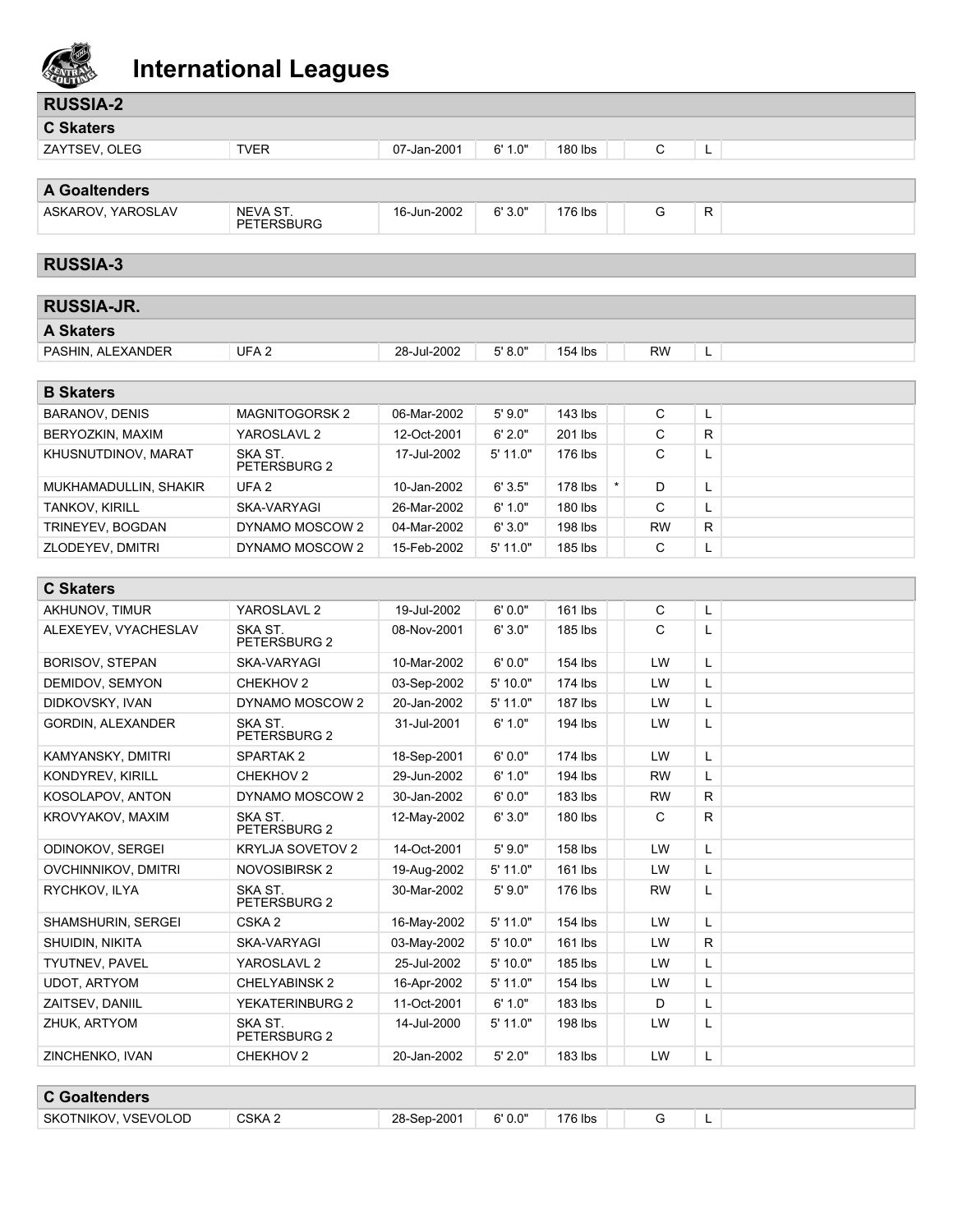

| <b>SWEDEN</b>    |                   |             |            |           |         |           |    |
|------------------|-------------------|-------------|------------|-----------|---------|-----------|----|
| <b>A Skaters</b> |                   |             |            |           |         |           |    |
| HOLTZ, ALEXANDER | <b>DJURGARDEN</b> | 23-Jan-2002 | $5'$ 11.5" | $192$ lbs | $\star$ | <b>RW</b> | R. |
| RAYMOND, LUCAS   | <b>FROLUNDA</b>   | 28-Mar-2002 | 5' 11.0"   | 170 lbs   |         | LW        | R  |
|                  |                   |             |            |           |         |           |    |
| <b>B Skaters</b> |                   |             |            |           |         |           |    |
| GUNLER, NOEL     | LULEA             | 07-Oct-2001 | 6'1.0"     | 176 lbs   |         | <b>RW</b> | R  |
|                  |                   |             |            |           |         |           |    |
| <b>SWEDEN-2</b>  |                   |             |            |           |         |           |    |
|                  |                   |             |            |           |         |           |    |
| <b>SWEDEN-3</b>  |                   |             |            |           |         |           |    |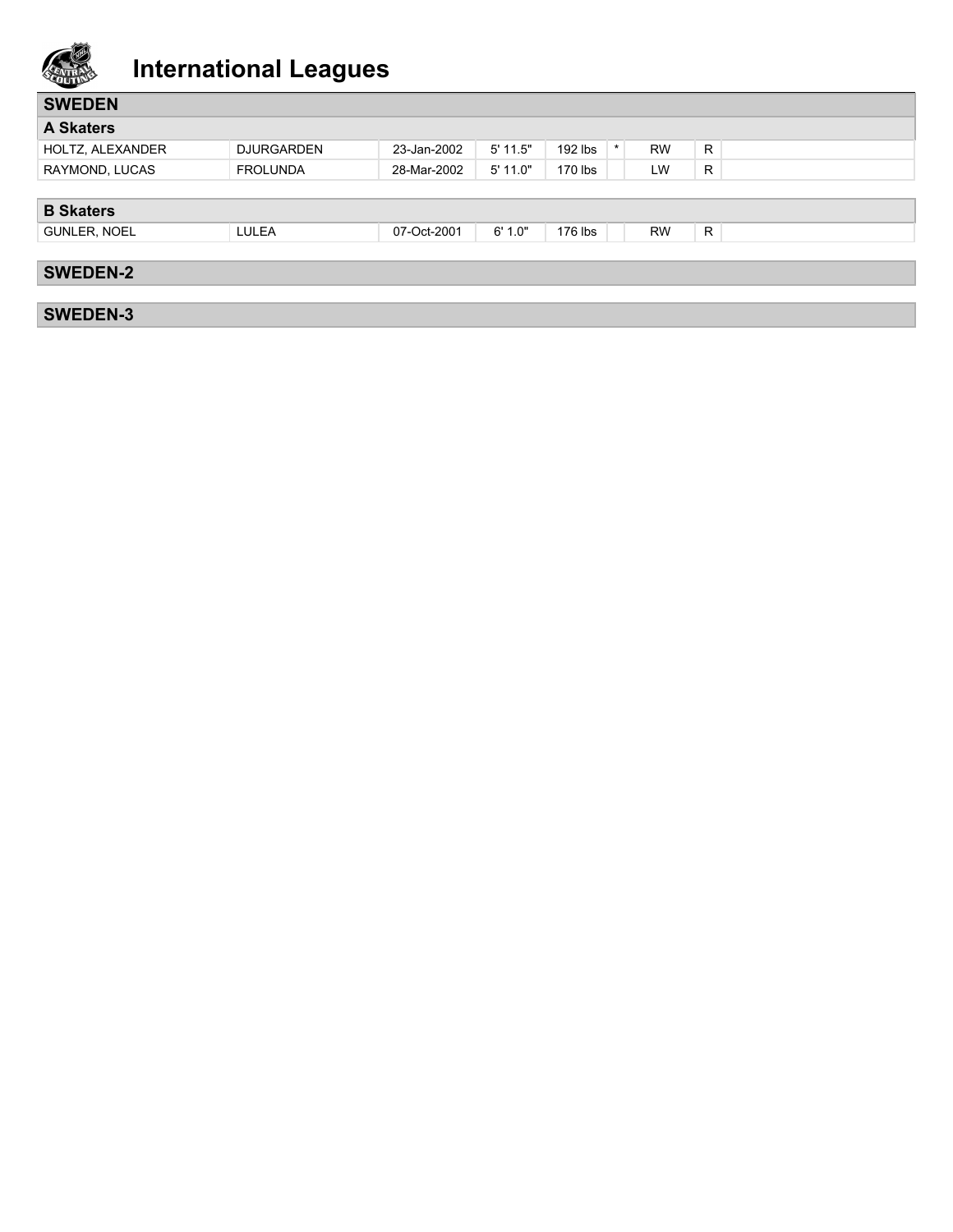

#### **SWEDEN-JR.**

**B Goaltenders**

| <b>B</b> Skaters          |                |             |            |           |         |           |    |  |
|---------------------------|----------------|-------------|------------|-----------|---------|-----------|----|--|
| <b>ANDRAE, EMIL</b>       | HV 71 JR.      | 23-Feb-2002 | 5' 8.5"    | 181 lbs   | $\star$ | D         | ч. |  |
| <b>EKMARK, ELLIOT</b>     | LINKOPING JR.  | 29-Jan-2002 | $5'$ 9.25" | $162$ lbs |         | С         | ъ. |  |
| <b>GRANS, HELGE</b>       | MALMO JR.      | 10-May-2002 | 6' 2.5"    | 206 lbs   | $\star$ | D         | R  |  |
| JOHANNESSON, ANTON        | HV 71 JR.      | 26-Mar-2002 | 5'9.0"     | 144 lbs   | $\star$ | D         | ъ. |  |
| JOHANSSON, PONTUS         | DJURGARDEN JR. | 23-Oct-2001 | $5'$ 11.0" | 170 lbs   |         | D         | ч. |  |
| LJUNGMAN, DANIEL          | LINKOPING JR.  | 03-Apr-2002 | 6'0.5"     | 166 lbs   |         | С         | ч. |  |
| LOOF, LEO                 | FARJESTAD JR.  | 25-Apr-2002 | 6' 1.5"    | 176 lbs   |         | D         |    |  |
| NYBECK, ZION              | HV 71 JR.      | 12-May-2002 | 5'6.5"     | $182$ lbs |         | <b>RW</b> | L. |  |
| RAMBERG, LUCAS            | LULEA JR.      | 30-Jun-2002 | 6'0.75"    | $183$ lbs |         | D         | ч. |  |
| <b>TORGERSSON, DANIEL</b> | FROLUNDA JR.   | 26-Jan-2002 | 6' 2.75"   | 199 lbs   | $\star$ | LW        | L. |  |
| WALLINDER, WILLIAM        | MODO JR.       | 28-Jul-2002 | 6' 4.0"    | 191 lbs   | $\star$ | D         | L. |  |

| <b>C Skaters</b>        |                   |             |            |           |         |              |    |                       |
|-------------------------|-------------------|-------------|------------|-----------|---------|--------------|----|-----------------------|
| ANDERSSON, SIMON        | MODO JR.          | 17-Sep-2001 | 6'0.0"     | 183 lbs   |         | C            | L  |                       |
| <b>BRANNSTAM, ALEX</b>  | DJURGARDEN JR.    | 03-Jun-2001 | 5' 11.0"   | 170 lbs   |         | D            | L  |                       |
| <b>ERIKSEN, PHILIP</b>  | LULEA JR.         | 31-May-2002 | 6'0.0"     | 185 lbs   |         | D.           | L  |                       |
| <b>ERIKSSON, SAMUEL</b> | FARJESTAD JR.     | 11-Apr-2002 | 5' 11.0"   | 168 lbs   | $\star$ | LW           | L  |                       |
| ERIKSSON, WILLIAM       | <b>BRYNAS JR.</b> | 07-Sep-2002 | 6' 2.0"    | 190 lbs   |         | D            | L  |                       |
| <b>GARFVE, ISAK</b>     | MORA JR.          | 14-Feb-2002 | 6'3.25"    | 195 lbs   | $\star$ | $\mathsf{C}$ | R  |                       |
| HALLEN, WILLIAM         | FROLUNDA JR.      | 15-Apr-2002 | 6' 1.25"   | $177$ lbs | $\star$ | C            | L  |                       |
| <b>HEDLUND, ERIK</b>    | LEKSAND JR.       | 07-Feb-2002 | 5' 8.5"    | 150 lbs   | $\star$ | <b>RW</b>    | R. |                       |
| <b>JUHLIN, ERIC</b>     | VASTERAS JR.      | 11-Oct-2001 | 6'0.0"     | 176 lbs   |         | LW           | L  |                       |
| KASLIK, MATEJ           | MALMO JR.         | 05-Aug-2002 | $5'$ 10.5" | 158 lbs   | $\star$ | $\mathsf{C}$ | L  |                       |
| KUMLIN, AXEL            | FROLUNDA JR.      | 23-Feb-2002 | 6'0.0"     | 186 lbs   | $\star$ | D.           | R. |                       |
| LJUNGKRANTZ, ALEXANDER  | <b>BRYNAS JR.</b> | 27-Feb-2002 | 6' 0.75"   | 179 lbs   | $\star$ | LW           | L  |                       |
| LOOF, LINUS             | FARJESTAD JR.     | 25-Apr-2002 | 6' 0.75"   | $173$ lbs | $\star$ | $\mathsf{C}$ | L  |                       |
| <b>MAGNUSSON, OSKAR</b> | MALMO JR.         | 31-Jan-2002 | 5' 9.5"    | 166 lbs   | $\star$ | $\mathsf{C}$ | L  |                       |
| MANCINI, VITTORIO       | FROLUNDA JR.      | 26-May-2002 | 6'3.5"     | 203 lbs   | $\star$ | D            | R  | NEBRASKA-OMAHA (2021) |
| NIEDERBACH, THEODOR     | FROLUNDA JR.      | 25-Feb-2002 | 5' 11.0"   | 172 lbs   |         | $\mathsf{C}$ | R. |                       |
| NORDLUND, THEO          | FROLUNDA JR.      | 20-Jul-2002 | $5'$ 11.5" | 183 lbs   | $\star$ | D            | L  |                       |
| PERSSON, VIKTOR         | <b>BRYNAS JR.</b> | 07-Nov-2001 | 6' 2.0"    | $192$ lbs |         | D            | R. |                       |
| SPABERG OLSEN, CALLE    | ROGLE JR.         | 19-Feb-2002 | 6'0.0"     | 183 lbs   |         | <b>RW</b>    | L  |                       |
| STYF, HUGO              | MODO JR.          | 25-Aug-2002 | 6' 1.25"   | 188 lbs   | $\star$ | D            | L  |                       |
| SZUROWSKI, MATEUSZ      | LINKOPING JR.     | 10-Jul-2002 | 6'0.0"     | 176 lbs   |         | <b>RW</b>    | R. |                       |
| <b>WEIBORN, ERIK</b>    | SKELLEFTEA JR.    | 23-Feb-2002 | 6' 2.0"    | $165$ lbs |         | D            | L  |                       |
| <b>WESTLUND, AXEL</b>   | <b>BRYNAS JR.</b> | 20-Feb-2001 | 6' 1.0"    | 165 lbs   |         | D            | L  |                       |
| ZIVLAK, IVAN            | LINKOPING JR.     | 08-Aug-2002 | 6' 2.5"    | 184 lbs   |         | D            | L  |                       |
|                         |                   |             |            |           |         |              |    |                       |

| CLANG, CALLE<br>ROGLE JR. | 20-May-2002<br>6'2.0" | 194 lbs | - |
|---------------------------|-----------------------|---------|---|

| <b>C</b> Goaltenders  |               |             |         |         |   |
|-----------------------|---------------|-------------|---------|---------|---|
| OLLAS, HUGO           | LINKOPING JR. | 24-Apr-2002 | 6' 6.0" | 216 lbs | - |
| <b>VIKMAN, JESPER</b> | AIK JR.       | 11-Mar-2002 | 6'3.0"  | 179 lbs | - |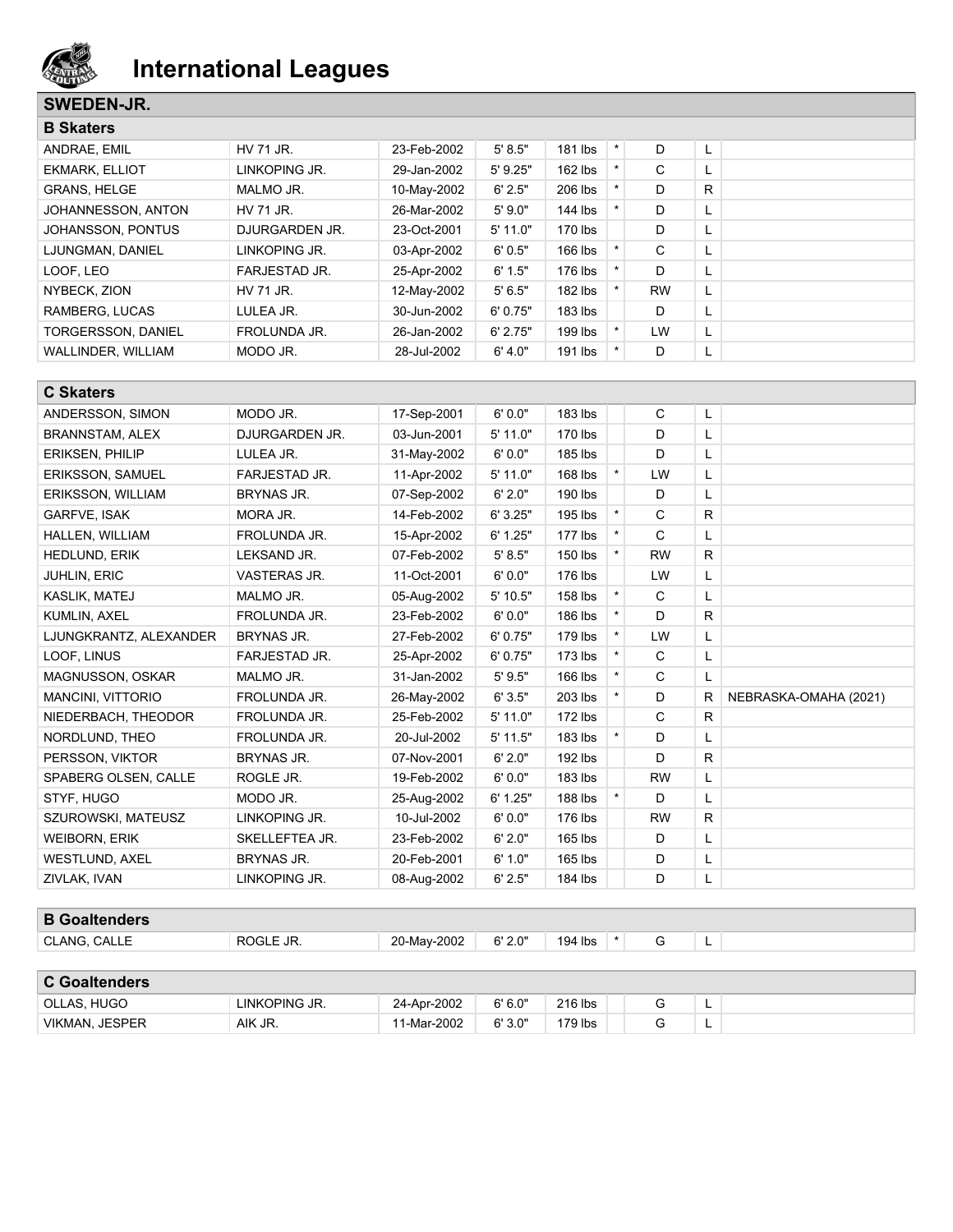

| مستعين               | $\tilde{\phantom{a}}$ |             |            |         |         |   |    |  |
|----------------------|-----------------------|-------------|------------|---------|---------|---|----|--|
| <b>CZREP</b>         |                       |             |            |         |         |   |    |  |
| <b>C Skaters</b>     |                       |             |            |         |         |   |    |  |
| HANDL, TOBIAS        | <b>OLOMOUC</b>        | 02-Jul-2002 | 6' 4.75"   | 191 lbs | $\star$ | C | L  |  |
| MYSAK, JAN           | <b>LITVINOV</b>       | 24-Jun-2002 | $5'$ 10.5" | 180 lbs | $\star$ | C | L. |  |
| <b>B</b> Goaltenders |                       |             |            |         |         |   |    |  |
| BEDNAR, JAN          | <b>KARLOVY VARY</b>   | 26-Aug-2002 | 6' 4.0"    | 196 lbs | $\star$ | G | L  |  |
| <b>CZREP-2</b>       |                       |             |            |         |         |   |    |  |
| <b>C Skaters</b>     |                       |             |            |         |         |   |    |  |
| CHLUBNA, TOMAS       | <b>JIHLAVA</b>        | 06-Jul-2002 | 6' 2.5"    | 183 lbs | $\star$ | C | R. |  |
| GEIDL, NICO          | <b>FRYDEK-MISTEK</b>  | 16-May-2002 | 6' 1.0"    | 176 lbs |         | C | L. |  |
| HAMPL, JAN           | <b>BENATKY N. J.</b>  | 10-Jun-2002 | 6'3.25"    | 209 lbs | $\star$ | D | L. |  |
| KOVAR, FILIP         | <b>BENATKY N. J.</b>  | 21-Apr-2002 | 6'3.0"     | 191 lbs |         | D | L. |  |
| <b>C</b> Goaltenders |                       |             |            |         |         |   |    |  |
| <b>MALIK, NICK</b>   | <b>FRYDEK-MISTEK</b>  | 26-Apr-2002 | 6' 2.0"    | 181 lbs |         | G | L  |  |
|                      |                       |             |            |         |         |   |    |  |
| <b>CZREP-3</b>       |                       |             |            |         |         |   |    |  |

| <b>CZREP-JR.</b>       |                              |             |            |           |          |           |    |  |
|------------------------|------------------------------|-------------|------------|-----------|----------|-----------|----|--|
| <b>C Skaters</b>       |                              |             |            |           |          |           |    |  |
| <b>BLAHA, MAREK</b>    | SPARTA JR.                   | 08-Mar-2002 | 5'7.0"     | 133 lbs   | $\star$  | D         | R. |  |
| HASEK, PETR            | KLADNO JR.                   | 10-Oct-2001 | 6' 2.0"    | 187 lbs   |          | LW        | L  |  |
| <b>KLIKORKA, KAREL</b> | ML. BOLESLAV JR.             | 30-Nov-2001 | 6'0.75"    | 194 lbs   |          | D         | L  |  |
| KONECNY, JAKUB         | SPARTA JR.                   | 19-Jun-2002 | 5'10.0"    | 150 lbs   |          | C         | L  |  |
| <b>KRUTIL, MICHAEL</b> | SPARTA JR.                   | 03-Jun-2002 | 6' 2.0"    | 196 lbs   |          | D         | R. |  |
| LUZA, DOMINIK          | ZLIN JR.                     | 25-Mar-2002 | 6'0.0"     | $178$ lbs |          | <b>RW</b> | L  |  |
| MALAK, DANIEL          | PLZEN JR.                    | 13-Sep-2002 | 6'0.0"     | 154 lbs   | $\star$  | D         | L  |  |
| MALY, JAKUB            | BRNO JR.                     | 01-Apr-2002 | $5'$ 10.5" | 156 lbs   | $\star$  | LW        | L  |  |
| <b>MATEJ, PAVEL</b>    | TRINEC JR.                   | 25-May-2002 | 5' 11.75"  | 165 lbs   | $^\star$ | <b>LW</b> | L  |  |
| NYMAN, LUKA            | <b>RB HOCKEY</b><br>AKADEMIA | 01-Mar-2002 | 5'7.25"    | 156 lbs   |          | D         | L  |  |
| ROUHA, MICHAL          | PARDUBICE JR.                | 13-Jan-2002 | 6'0.0"     | 167 lbs   |          | C         | L  |  |
| SIMA, PETR             | ML. BOLESLAV JR.             | 04-Jul-2002 | 5'10.0"    | 154 lbs   |          | <b>LW</b> | L  |  |
| SIMON, MICHAL          | ML. BOLESLAV JR.             | 25-May-2002 | $5'$ 10.5" | 161 lbs   | $\star$  | <b>LW</b> | R  |  |
| STEHLIK, LUKAS         | LITVINOV JR.                 | 29-Jul-2002 | 5' 8.0"    | 172 lbs   |          | <b>RW</b> | L  |  |
| <b>VACIK, DOMINIK</b>  | ML. BOLESLAV JR.             | 18-May-2002 | 5' 10.0"   | 170 lbs   | $^\star$ | D         | R  |  |

#### **CZREP-JR. 2**

| <b>SLOVAKIA</b>      |                |             |           |           |           |   |
|----------------------|----------------|-------------|-----------|-----------|-----------|---|
| <b>C Skaters</b>     |                |             |           |           |           |   |
| CHROMIAK, MARTIN     | <b>TRENCIN</b> | 20-Aug-2002 | 5' 11.25" | 179 lbs   | <b>RW</b> | R |
| <b>FATUL, OLIVER</b> | ZVOLEN         | 16-Aug-2002 | 6' 4.0"   | 179 lbs   |           | ∽ |
| STACHA, MARKO        | <b>TRENCIN</b> | 21-Mar-2002 | 6'0.25"   | $192$ lbs |           | ∽ |

### **SLOVAKIA-2**

#### **SLOVAKIA-3**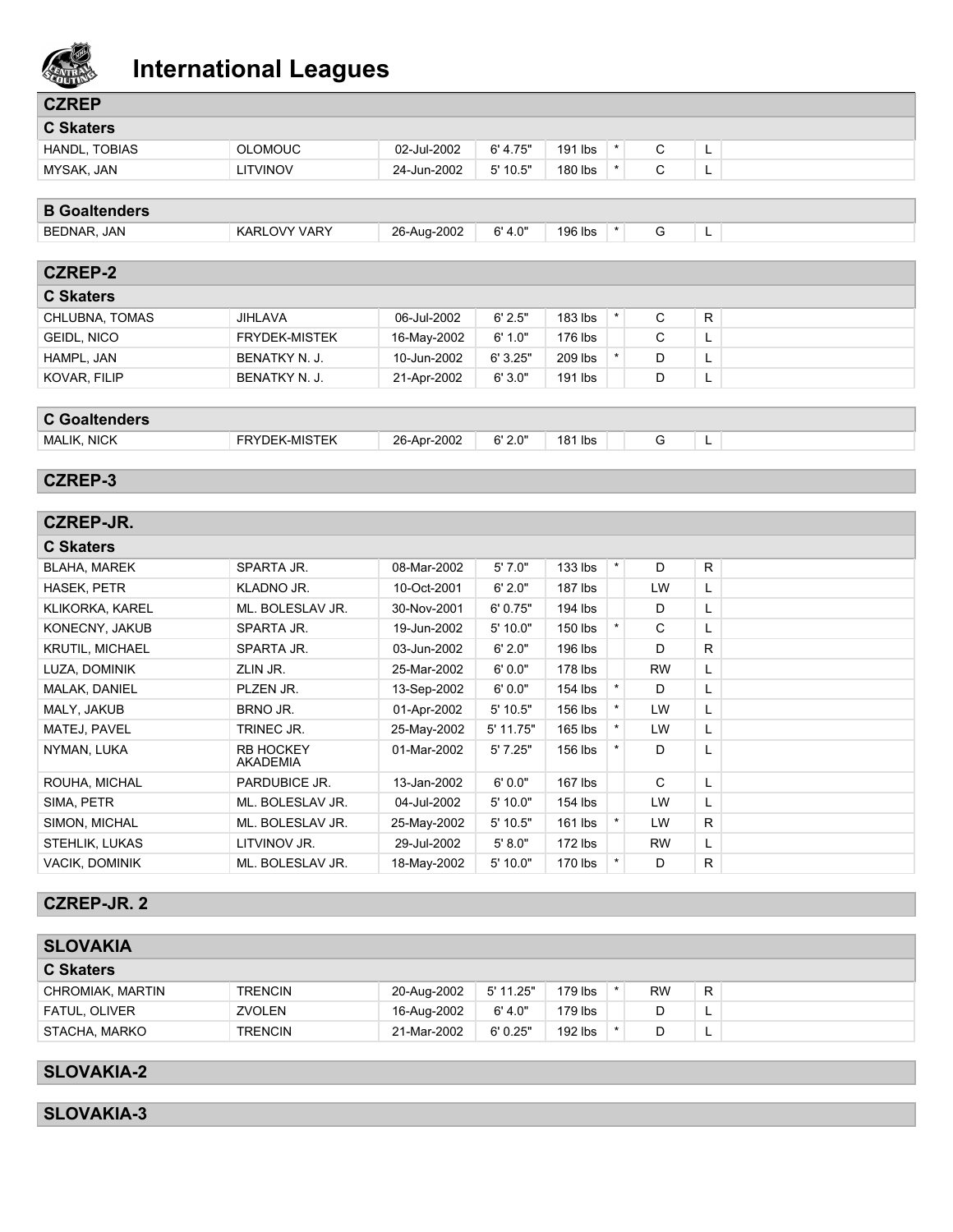

| SLOVAKIA-JR.                        |                               |                            |                   |                     |                          |             |
|-------------------------------------|-------------------------------|----------------------------|-------------------|---------------------|--------------------------|-------------|
| <b>C Skaters</b>                    |                               |                            |                   |                     |                          |             |
| REHAK, SAMUEL                       | SLOVAKIA U18                  | 28-Mar-2002                | 6' 0.25"          | 195 lbs<br>$^\star$ | C                        | $\mathsf R$ |
| <b>SLOVAKIA-JR. 2</b>               |                               |                            |                   |                     |                          |             |
|                                     |                               |                            |                   |                     |                          |             |
| <b>SWISS</b>                        |                               |                            |                   |                     |                          |             |
| <b>C Skaters</b>                    |                               |                            |                   |                     |                          |             |
| MOSER, JANIS                        | <b>BIEL</b>                   | 06-Jun-2000                | 6'0.0"            | 158 lbs             | D                        | L           |
|                                     |                               |                            |                   |                     |                          |             |
| <b>SWISS-2</b>                      |                               |                            |                   |                     |                          |             |
| <b>C Skaters</b>                    |                               |                            |                   |                     |                          |             |
| <b>BRUSCHWEILER, YANNICK</b>        | <b>GCK ZURICH</b>             | 29-Aug-1999                | 5' 10.0"          | 172 lbs             | ${\rm C}$                | L           |
| SWISS-3                             |                               |                            |                   |                     |                          |             |
|                                     |                               |                            |                   |                     |                          |             |
| SWISS-JR.                           |                               |                            |                   |                     |                          |             |
| <b>C</b> Goaltenders                |                               |                            |                   |                     |                          |             |
| FADANI, DAVIDE                      | LUGANO JR.                    | 03-Feb-2001                | 6'0.0"            | 169 lbs             | G                        | L           |
| SWISS-JR. 2                         |                               |                            |                   |                     |                          |             |
|                                     |                               |                            |                   |                     |                          |             |
| <b>BELARUS</b>                      |                               |                            |                   |                     |                          |             |
|                                     |                               |                            |                   |                     |                          |             |
| <b>BELARUS-2</b>                    |                               |                            |                   |                     |                          |             |
|                                     |                               |                            |                   |                     |                          |             |
| <b>DENMARK</b>                      |                               |                            |                   |                     |                          |             |
| <b>C Skaters</b>                    |                               |                            |                   |                     |                          |             |
| HANSEN, MATHIAS<br>TORBENSEN, JONAS | SONDERJYSKE<br><b>ESBJERG</b> | 01-Oct-2001<br>12-Nov-2001 | 6'0.0"<br>6' 1.0" | 167 lbs<br>187 lbs  | <b>RW</b><br>$\mathbf C$ | L<br>L      |
|                                     |                               |                            |                   |                     |                          |             |
| <b>DENMARK-2</b>                    |                               |                            |                   |                     |                          |             |
|                                     |                               |                            |                   |                     |                          |             |
| DENMARK-JR.                         |                               |                            |                   |                     |                          |             |
| <b>C Skaters</b>                    |                               |                            |                   |                     |                          |             |
| POPOVIC, MAKSIM                     | HERLEV JR.                    | 01-Nov-2001                | 5' 11.0"          | 194 lbs             | LW                       | L           |
| <b>GERMANY</b>                      |                               |                            |                   |                     |                          |             |
| <b>A Skaters</b>                    |                               |                            |                   |                     |                          |             |
| STUETZLE, TIM                       | <b>MANNHEIM</b>               | 15-Jan-2002                | 6' 1.0"           | 185 lbs             | LW                       | L           |
|                                     |                               |                            |                   |                     |                          |             |
| <b>B Skaters</b>                    |                               |                            |                   |                     |                          |             |
| PETERKA, JOHN-JASON                 | <b>MUNCHEN</b>                | 14-Jan-2002                | 5'10.0"           | 181 lbs             | LW                       | L           |
|                                     |                               |                            |                   |                     |                          |             |
| <b>C Skaters</b><br>REICHEL, LUKAS  |                               |                            | 5' 11.25"         |                     | LW                       |             |
|                                     | <b>EISBAREN BERLIN</b>        | 17-May-2002                |                   | 170 lbs             |                          | L           |
| <b>GERMANY-2</b>                    |                               |                            |                   |                     |                          |             |
| <b>GERMANY-3</b>                    |                               |                            |                   |                     |                          |             |